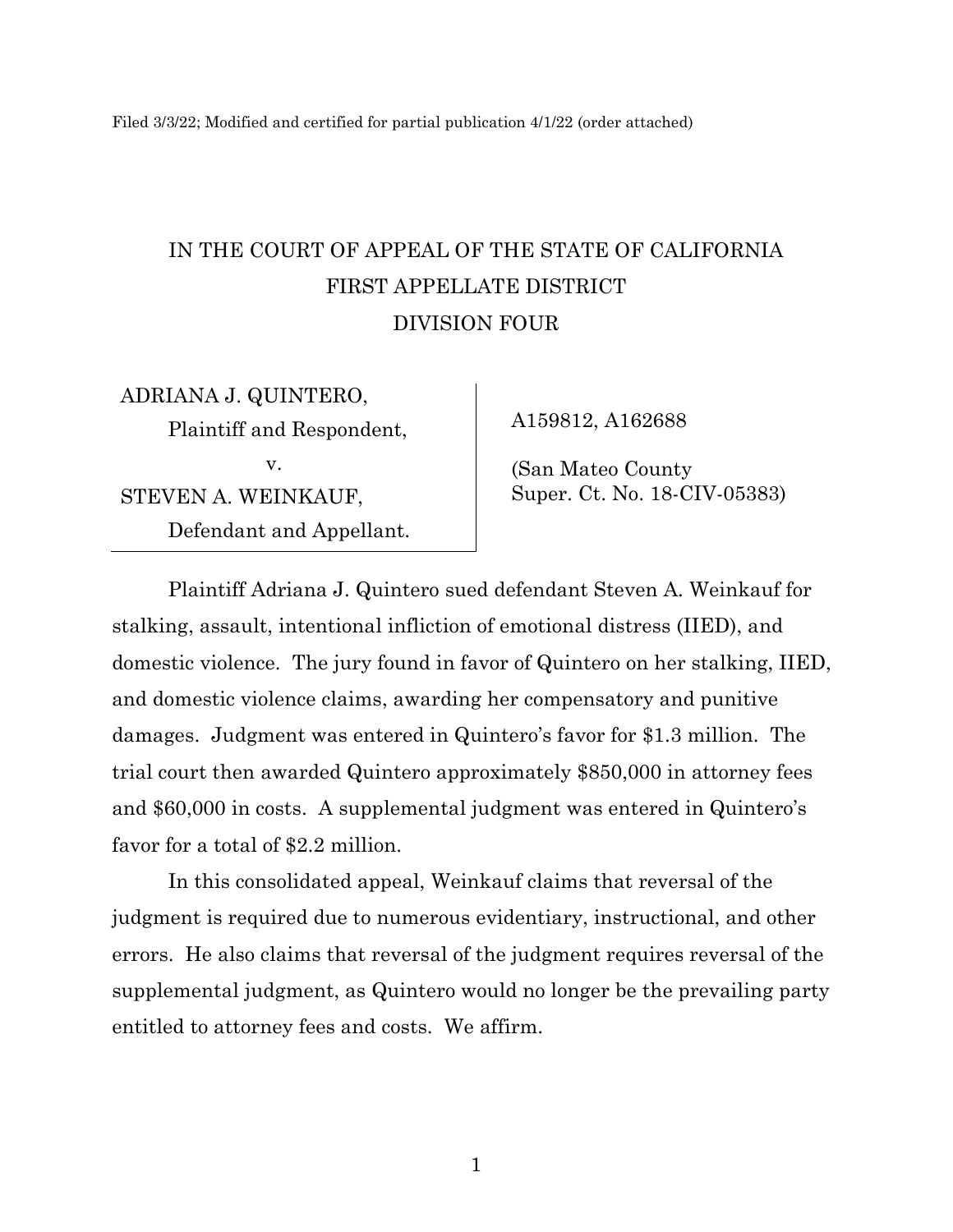#### **I. BACKGROUND[1](#page-1-0)**

Quintero filed a lawsuit against Weinkauf asserting four causes of action: (1) the tort of stalking, (2) assault, (3) IIED, and (4) the tort of domestic violence. The complaint alleged that after Quintero and Weinkauf ended their romantic relationship, Weinkauf shot arrows and discharged a firearm through the windows of Quintero's business. It further alleged that Weinkauf committed these acts in disguise and under cover of darkness, but Quintero was ultimately able to identify him as the perpetrator. This civil action was preceded by a criminal action, in which Weinkauf pled guilty to stalking (Pen. Code, § 646.9) with an enhancement for personal use of a dangerous and deadly weapon (Pen. Code, § 12022, subd. (b)(1)) and a criminal protective order was entered. Weinkauf moved for summary judgment or adjudication on each cause of action. The motion was denied.

The trial proceeded in three phases: (1) jury trial on the issues of liability and compensatory damages, (2) bench trial on the issue of Weinkauf's net worth, and (3) jury determination on the amount of punitive damages. During the first phase, Quintero testified that she met Weinkauf when they worked together as attorneys for the Public Administrator and Public Guardian of San Francisco County, and they subsequently started a romantic relationship that ended in December 2013.

In April, June, and August 2015, crossbow arrows were shot through the windows of Quintero's law office building. Quintero then installed surveillance video cameras on the building. On January 3, 2017, there was another shooting that cracked a window of Quintero's building—this time

<span id="page-1-0"></span><sup>1</sup> The following is a brief summary of some of the factual and procedural background in this case, which we set out to provide context to the issues raised on appeal. Additional facts are included in our legal discussion.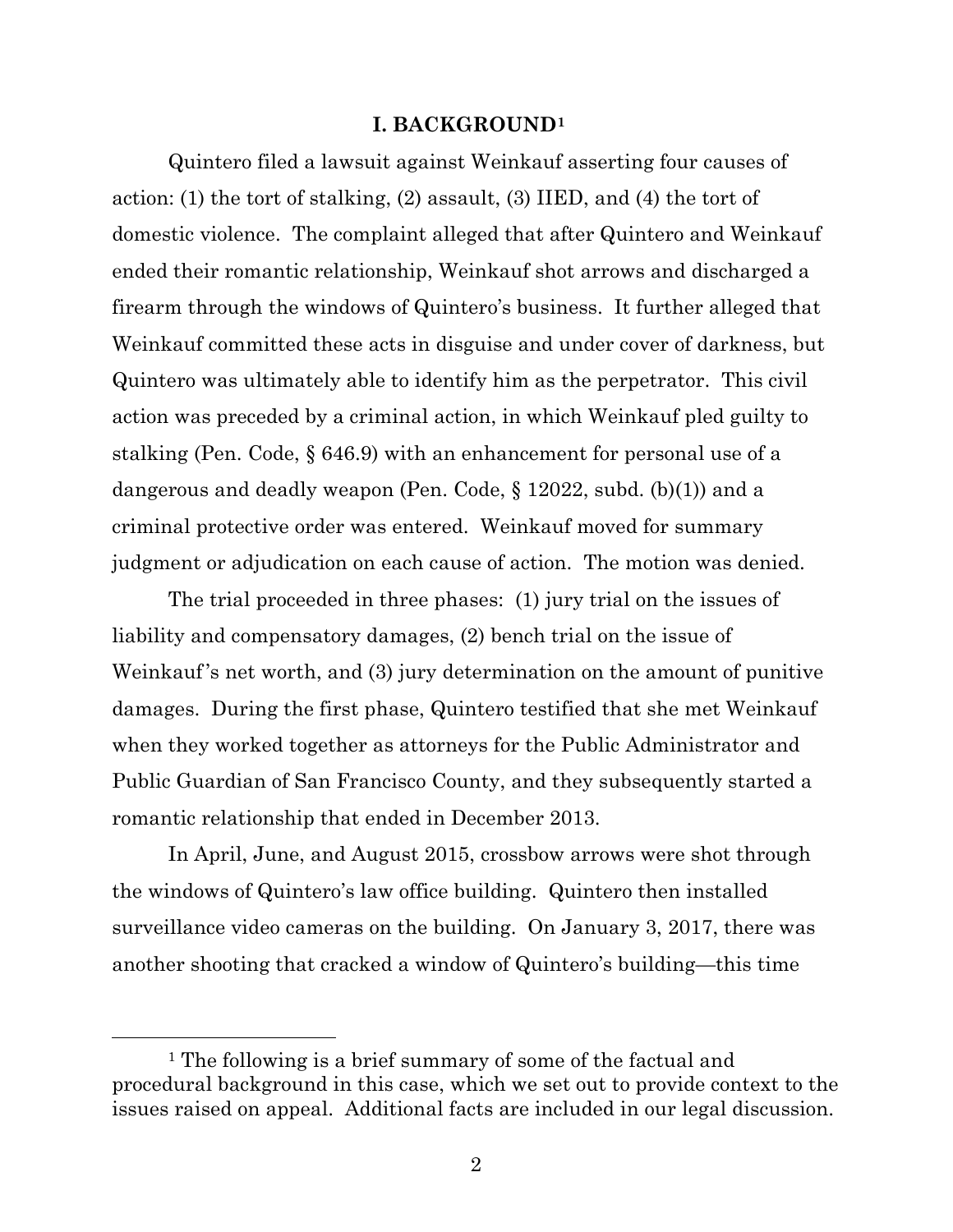with some other weapon. Quintero reviewed the surveillance video footage and saw someone in a red Jeep fire a gunshot. She was unable, however, to identify the individual. On January 8, 2017, there was another shooting at her building. Upon reviewing the surveillance video footage, Quintero saw the same Jeep circling her office and identified Weinkauf shooting a crossbow.

Weinkauf proceeded at trial in propria persona. He conceded that he had shot a crossbow at Quintero's building window once, but denied any involvement in the other shootings. The jury found in favor of Quintero on the stalking, IIED, and domestic violence claims and in favor of Weinkauf on the assault claim. The jury awarded Quintero \$1.3 million in compensatory damages. It also found by clear and convincing evidence that Weinkauf had engaged in conduct with malice, oppression, or fraud.

In the second phase of the trial, the court determined Weinkauf's net worth to be \$1.5 million. The jury returned for the third phase and awarded Quintero \$6,000 in punitive damages. Judgment was entered in Quintero's favor for \$1,306,000. Weinkauf moved for a new trial, claiming various evidentiary and instructional errors and challenging the compensatory damages award as excessive. The court denied the motion.

Quintero filed a memorandum of costs, as well as a motion for attorney fees under Code of Civil Procedure section 1021.4. The court awarded Quintero \$869,688.79 in attorney fees and \$60,565.25 in costs. A supplemental judgment was entered in Quintero's favor for a total of \$2,236,254.04.

## **II. DISCUSSION**

## **A.** *No Evidentiary Error*

Weinkauf argues that the court made evidentiary errors in admitting (1) audio clips from a pretext telephone call between Quintero and Weinkauf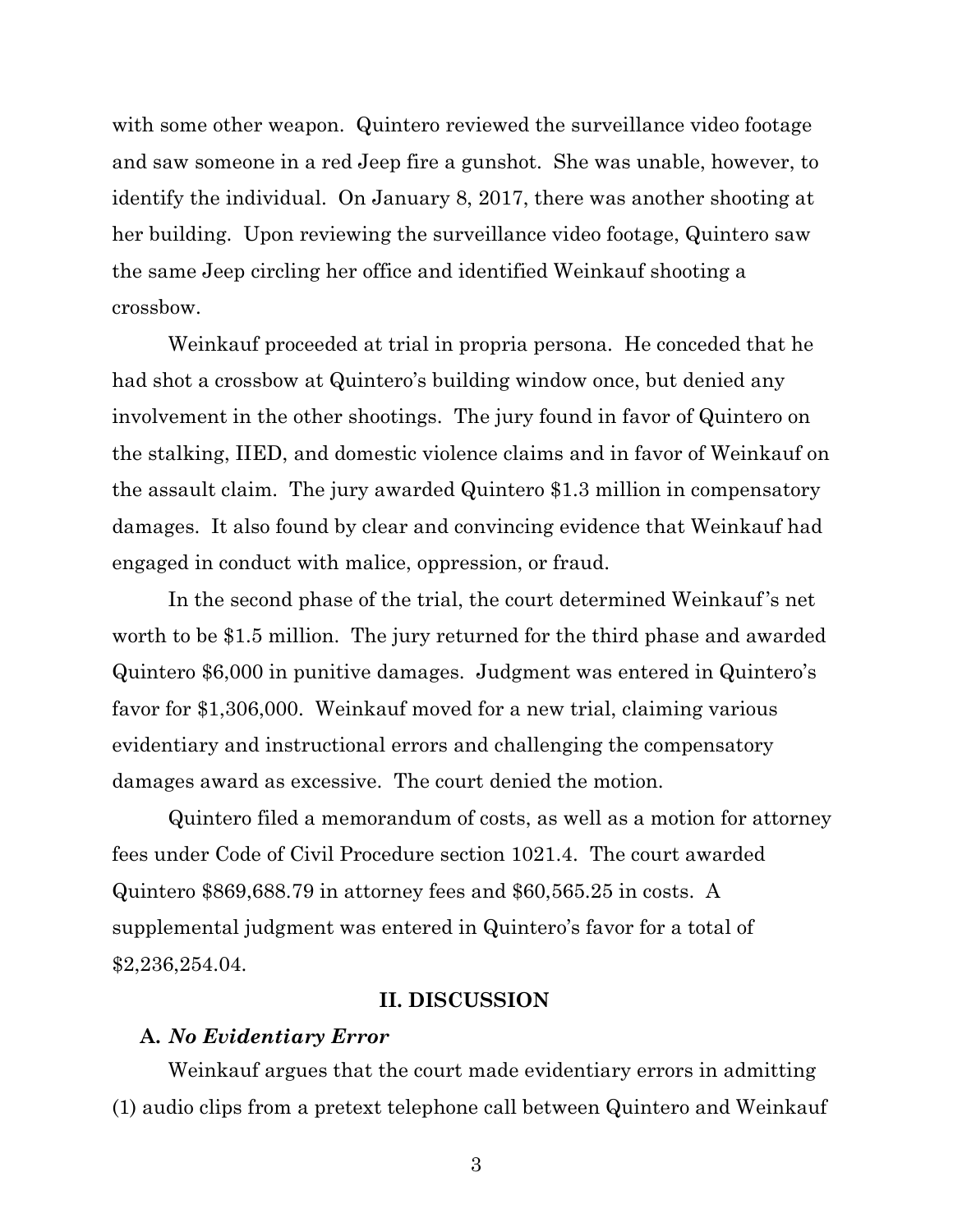recorded by police; and (2) video clips of the surveillance footage from the January 2017 shootings. We review the court's evidentiary rulings for abuse of discretion. (*People v. Williams* (1997) 16 Cal.4th 153, 196–197.)

## **1. Pretext Telephone Recording**

Weinkauf moved in limine to exclude the pretext telephone call on the grounds that he had not consented to the recording, that his right to counsel was violated because the call was recorded after his arrest in the criminal prosecution, and that his statements during the call were an attempt to negotiate a settlement with Quintero and, thus, inadmissible under Evidence Code section 1152. The court granted the motion in part, ruling that the recording could only be used for impeachment purposes and reserving other issues for determination after an Evidence Code section 402 hearing (402 hearing).

At the 402 hearing, Quintero testified that Police Detective Robert Branch asked her to come to the police station and make a pretext call to Weinkauf because crossbows had been recovered at his residence, but that police were still looking for the gun. She handed her phone to a technician, who used a machine to place the call on speaker while Detective Branch was sitting in the room. She later reviewed the recording of the call, confirming that she recognized the voices and that it included the same content from the call. The audio clips were played for the court. Detective Branch also testified that he had asked Quintero to make the call because he was concerned there was a firearm outstanding. He identified the computer system used to place the call, and that either he or his partner had burned a copy of the audio onto a DVD. The court stated that, after hearing the testimony on foundation, it would adhere to its previous ruling on the motion in limine.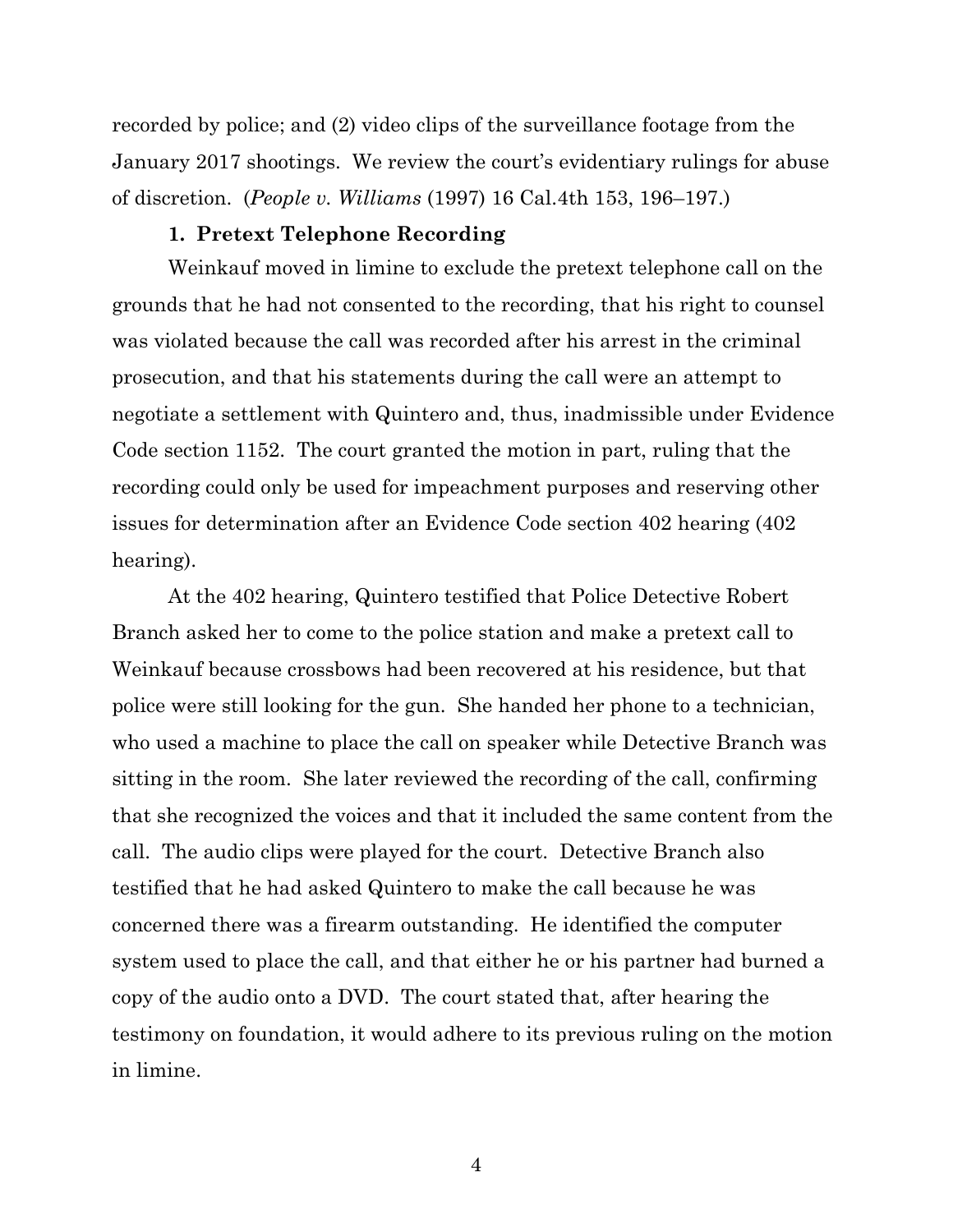At trial, Weinkauf testified on his own behalf that he had his car towed on January 2, 2017, and received a receipt for the towing and storage of the car from January 2 to January 5, 2017. He sought to have the receipt admitted into evidence. On cross-examination, counsel for Quintero asked if Weinkauf was denying that he shot a gun at the building on January 3, 2017. Weinkauf objected that the question was beyond the scope of direct. The court overruled the objection. Weinkauf refused to answer the question. Counsel for Quintero then proceeded to play five audio clips from the pretext call related to the gunshot. The receipt was later admitted into evidence.

On appeal, Weinkauf challenges the trial court's rulings that (1) the audio clips could be used for impeachment purposes; (2) there was proper foundation and authentication of the audio clips; and (3) Weinkauf's introduction of the towing receipt and related testimony allowed use of the audio clips for impeachment. We reject these arguments.

First, the trial court did not abuse its discretion in allowing the audio clips to be used for impeachment purposes. Penal Code section 632 provides that an electronic recording of a confidential communication is "not admissible in any judicial, administrative, legislative, or other proceeding" unless all parties to that communication had consented to the recording. (Pen. Code,  $\S 632$ , subds. (a) & (d).) The statute, however, does not prohibit the use of such recording to *impeach* a witness making statements inconsistent with those conversations. (*Frio v. Superior Court* (1988) 203 Cal.App.3d 1480, 1496–1497; *People v. Crow* (1994) 28 Cal.App.4th 440, 452 ["Evidence of confidential conversations obtained by . . . recording in violation of [Penal Code] section 632 is generally inadmissible . . . but can be used to impeach inconsistent testimony by those seeking to exclude the evidence"].) The rationale for this exception is simple: Penal Code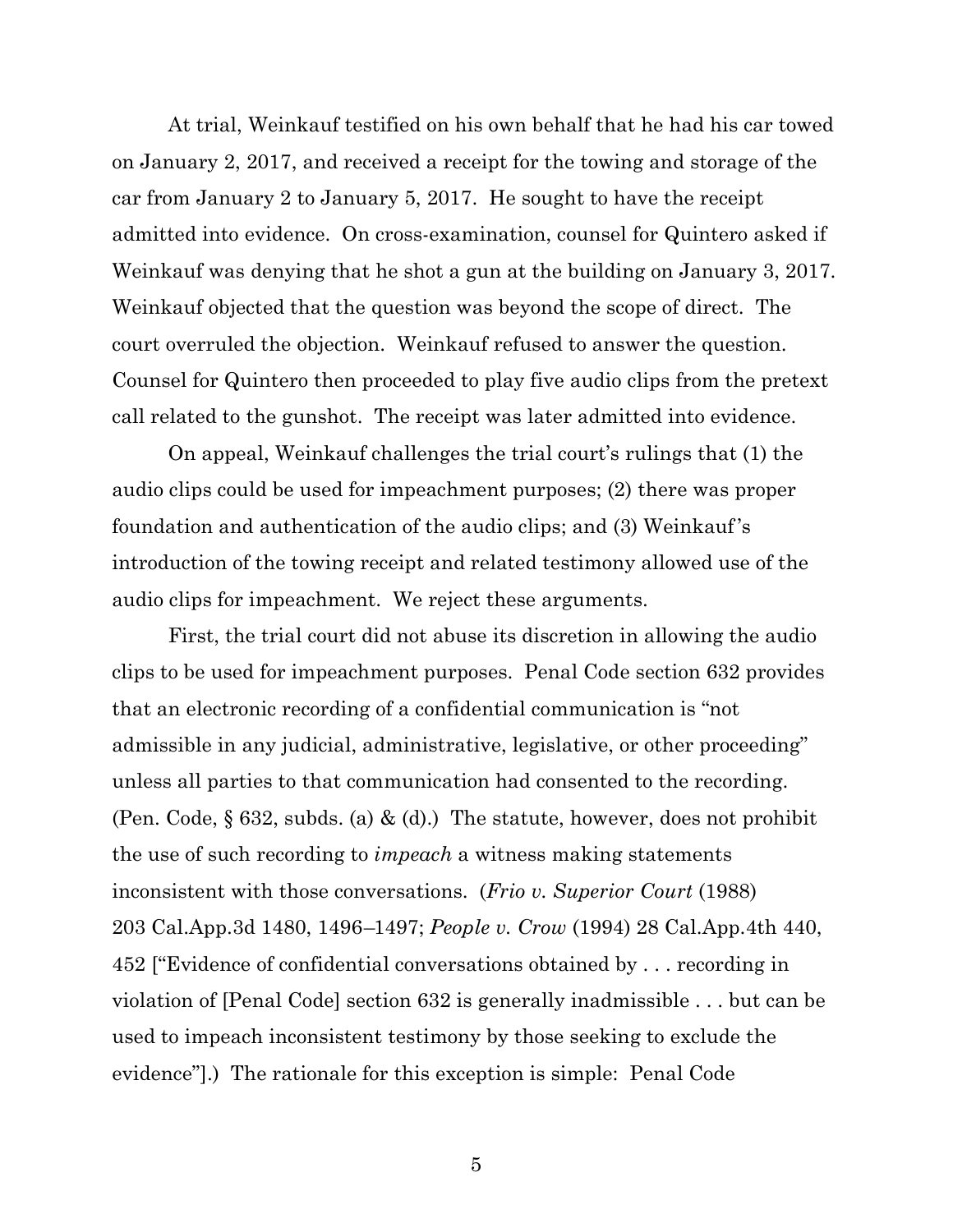section 632 "cannot be construed so as to confer upon a testifying witness the right to commit perjury." (*Frio*, *supra*, at p. 1497.) This rationale has been applied beyond Penal Code section 632 to reject other arguments similar to those Weinkauf raises here that the recording violated his right to counsel as a criminal defendant and that his statements during the call revealed settlement negotiations protected by Evidence Code section 1152. *Crow* explained that where a statement is obtained in violation of a criminal defendant's constitutional rights, or is made during the course of negotiations, there is a "significant" distinction between use of such statements by the prosecution in its case-in-chief, versus use "only to impeach the defendant's credibility after he had first made contrary statements on direct examination in the defense's case-in-chief." (*Crow*, *supra*, at pp. 450– 451.) Use of these statements for impeachment purposes is permissible because, otherwise, such protections could be " 'perverted into a license to use perjury by way of a defense, free from the risk of confrontation with prior inconsistent utterances.'" (*Id.* at p. 451.) So too here.

Second, the trial court did not abuse its discretion in determining there was sufficient foundation to authenticate the audio clips. For evidentiary purposes, a tape recording is a "writing" and must be authenticated before it can be received into evidence. (Evid. Code, §§ 250, 1401, subd. (a).) To authenticate a writing, its proponent must introduce "evidence sufficient to sustain a finding that it is the writing that the proponent of the evidence claims it is." (Evid. Code, § 1400.) Here, Quintero testified that she recognized the voices on the audio recording and that it matched the content from the call. Moreover, Quintero and Detective Branch testified about the set up for making the call, the computer system used for the recording, and the copying of the audio to a DVD. This testimony was sufficient. (*People v.*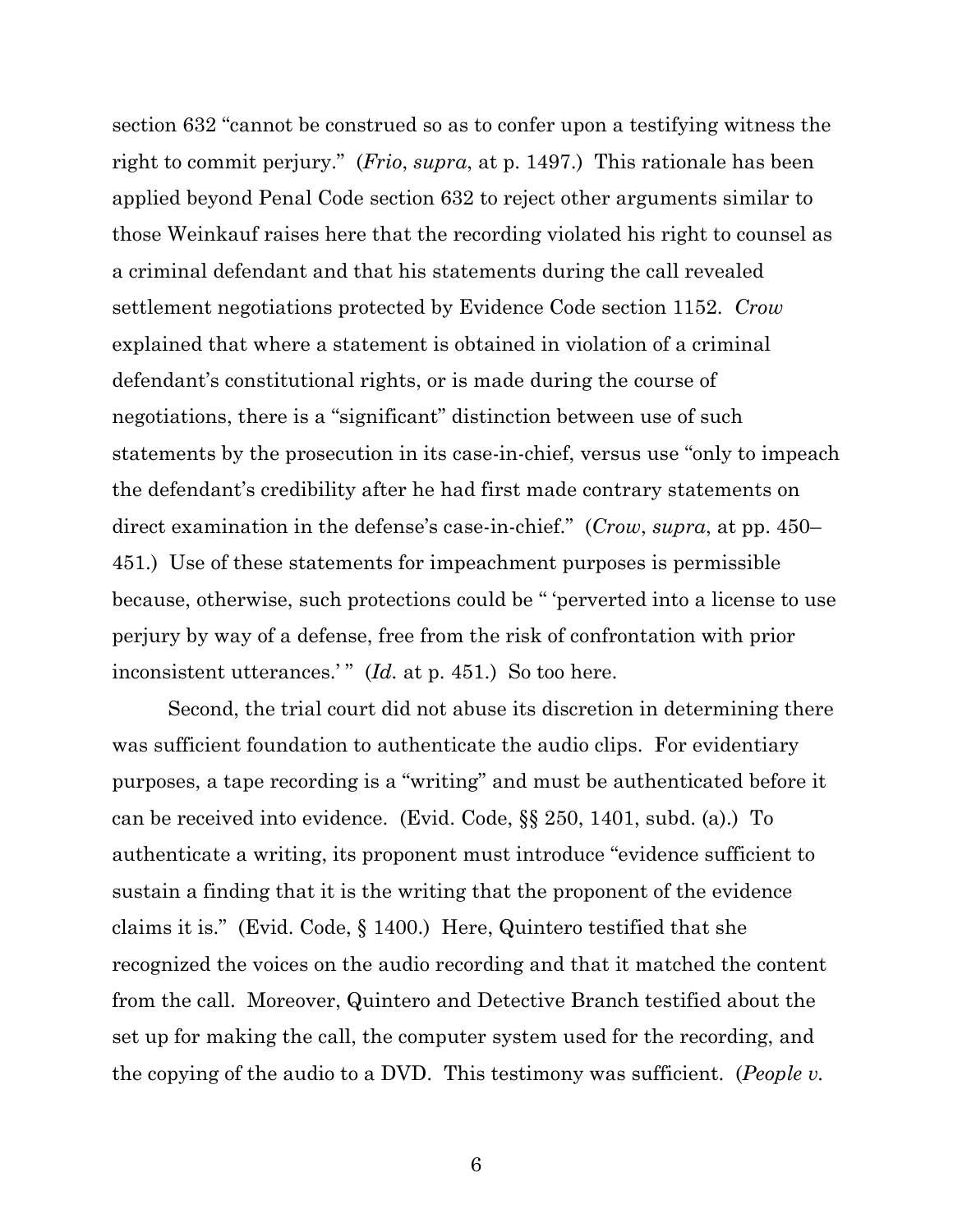*Williams* (1997) 16 Cal.4th 635, 662 [foundation for tape recording laid when witness "testified that the tape was a record of his conversation"]; *People v. Spencer* (1963) 60 Cal.2d 64, 77–78 [testimony detailing manner in which tapes were recorded was sufficient foundation on the issue of authenticity].)

Third, the trial court did not abuse its discretion in allowing the audio clips to be used to impeach Weinkauf. Weinkauf sought to have the towing receipt admitted into evidence and testified that the receipt included payment for storage of his car during the time period when the January 3, 2017 shooting occurred. By taking the stand and seeking to admit the receipt, which contradicted surveillance video footage and related testimony identifying his car at the scene—in effect, giving himself an alibi—Weinkauf opened the door to cross-examination about whether he denied involvement in the shooting. (See *People v. Walters* (1961) 189 Cal.App.2d 334, 335–336 [evidence that clearly contradicted alibi testimony was properly admitted to impeach the witness].) When Weinkauf refused to answer the question, it was not improper to permit the playing of the audio clips related to the gunshot.

Weinkauf insists that the admission of a recording taken in violation of Penal Code section 632 violated his Fifth Amendment right to remain silent and his Sixth Amendment right to counsel. We need not address these alleged constitutional violations. Even assuming Weinkauf were correct, admission of the recorded statements for impeachment purposes was still proper. Putting to one side the fact that nothing in this civil trial had the potential to incriminate him, " '[w]hile the privilege against selfincrimination does assure an accused of the right to remain silent at his trial, it does not . . . encompass a right of an accused to lie in his own behalf at trial.' " (*People v. Macias* (1997) 16 Cal.4th 739, 749; *People v. Coleman*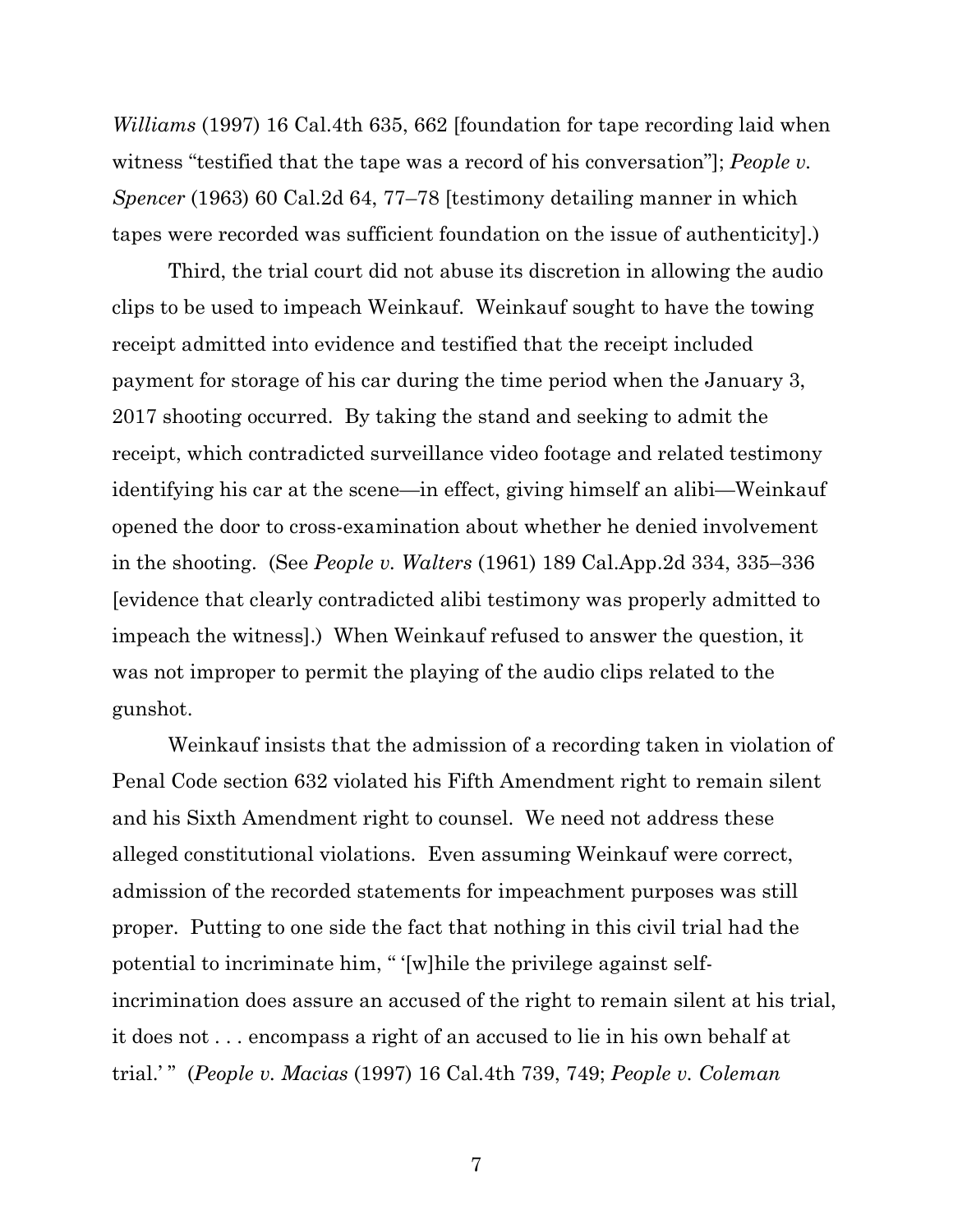(1975) 13 Cal.3d 867, 892.) The same is true for alleged Sixth Amendment violations. (*People v. May* (1988) 44 Cal.3d 309, 319.)

In sum, we conclude the trial court did not abuse its discretion in admitting the audio clips from the pretext telephone conversation.[2](#page-7-0)

## **2. Surveillance Video Footage**

The court held a 402 hearing on the admissibility of the surveillance video footage from the January 2017 incidents. At the hearing, Quintero testified that she had the video cameras installed after the incidents in 2015 because she was trying to deter future damage and identify the perpetrator. She testified regarding the streets that each of the three exterior cameras captured, and that her recording system preserved video for three weeks. She testified that she had been trained on the use of the system and was the sole custodian with access to the system. She testified that she watched the footage of the January 2017 incidents with police, provided the police with a thumb drive of the video, and later provided them access to retrieve the video directly from the machine. The court ruled that the footage was admissible.

Police Officer Lane Matsui testified at trial that he received the footage from Quintero and reviewed it first with Quintero at her office and then again by himself at the police station. The clips were played for the jury. Officer Matsui testified that the surveillance video showed the suspect vehicle from the January 2017 shootings was a red Jeep with paper plates, not DMV-issued plates. He testified that he sent a police officer to Weinkauf's residence to determine whether Weinkauf had a red Jeep, and that the officer saw the vehicle there.

<span id="page-7-0"></span><sup>2</sup> Given our conclusion, we need not address Weinkauf's argument that the court committed "further error" by instructing the jury with "Statements of a Party Opponent" and "Adoptive Admissions."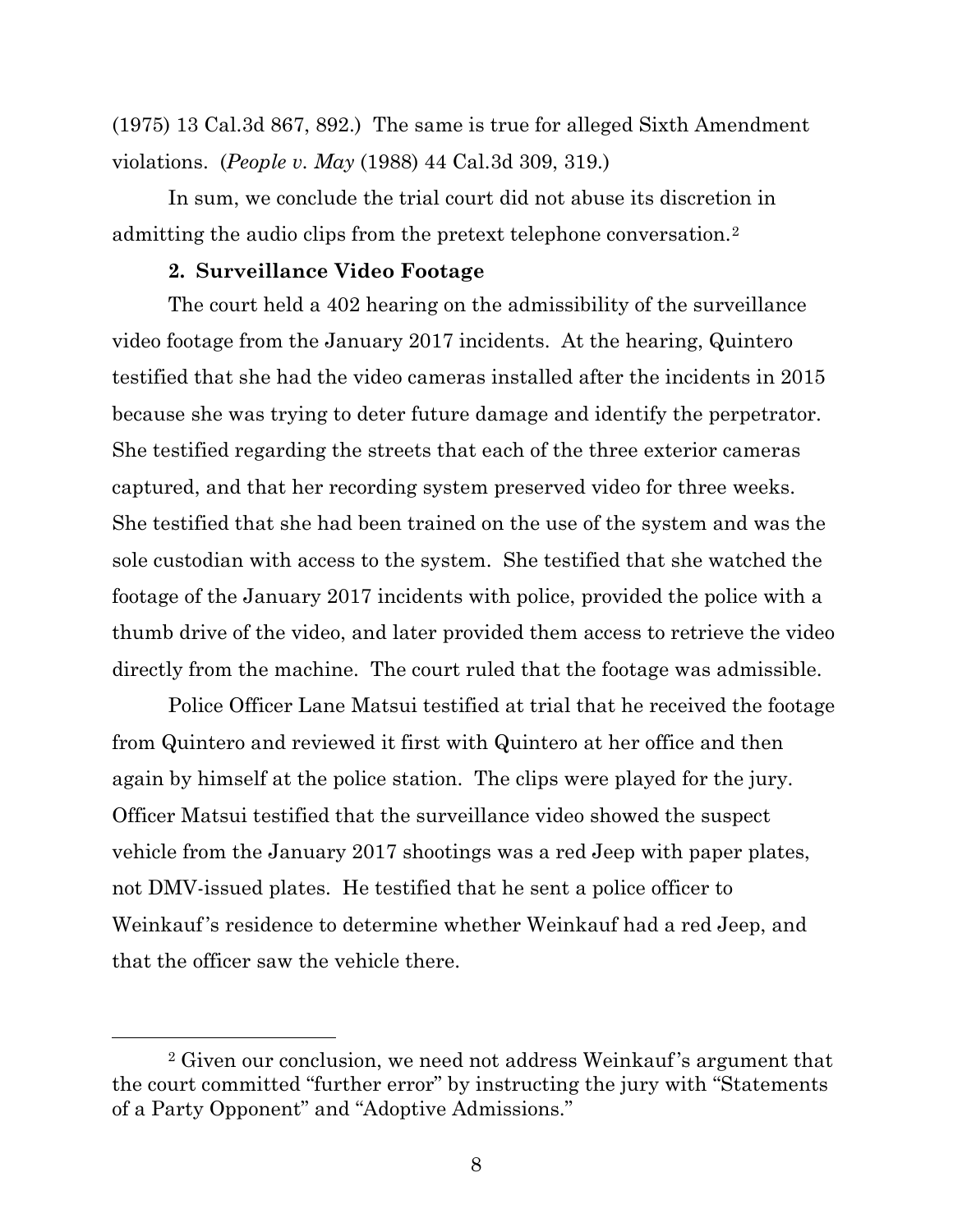During this testimony, a juror submitted the following questions: "When Pacifica PD verified that the defendant had a red Jeep, did his Jeep have DMV Plates? And when was that?" Officer Matsui testified that the other officer told him what the status of the license plate was on the vehicle at Weinkauf's residence. When asked what the other officer said, Weinkauf objected on hearsay grounds. The court overruled the objection, but allowed the testimony "only for the fact that the statement was made and not for the truth of the content." Officer Matsui testified that the other officer told him the vehicle had paper plates.

On appeal, Weinkauf argues that the trial court erred in (1) admitting the surveillance video footage clips without proper foundation and authentication; and (2) overruling his hearsay objection.

First, the trial court did not abuse its discretion in determining there was sufficient foundation to authenticate the video clips. Like tape recording, a video recording with imprinted data constitutes a "writing" that must be authenticated. (Evid. Code, §§ 250, 1401, subd. (a).) Here, Quintero testified that even though she did not know the specific internal mechanisms of the video system, she knew how to run it and provided details about what it captured and how it preserved footage. She also testified regarding how she provided the video footage to police. That is sufficient. (See *People v. Goldsmith* (2014) 59 Cal.4th 258, 271 [given witness testimony about operation of camera system and location of cameras, it can be reasonably inferred that the system automatically and contemporaneously recorded the images of the intersection and the data imprinted on the photographs when it was triggered].)

Without citing any authority, Weinkauf argues that this testimony was insufficient because there was no evidence on the "operating perimeters,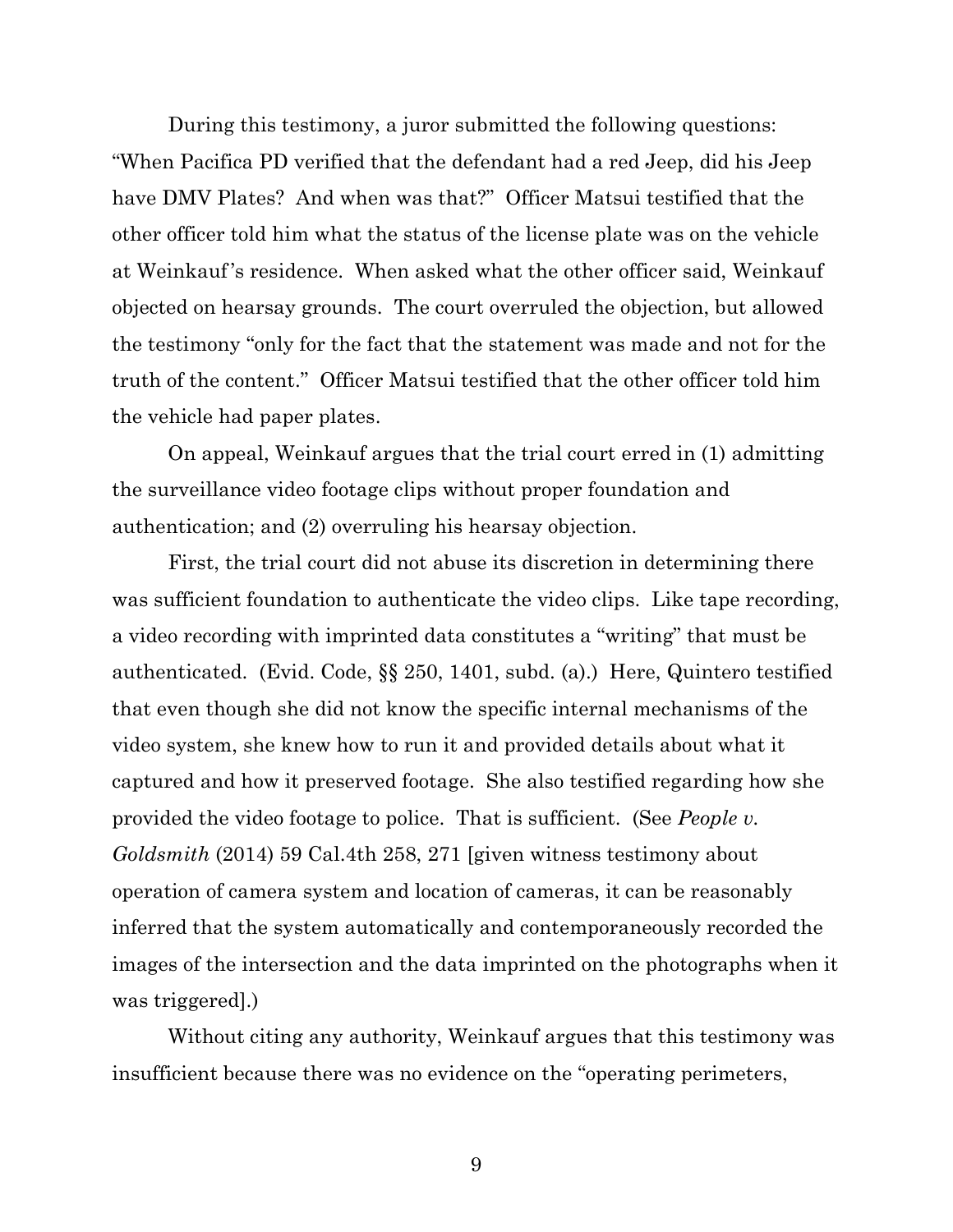protocols and reliability of the operating recording system" and that no experts were called to opine on the foundation or authentication of the videos. As a preliminary matter, courts have rejected such a standard for admissibility. (See, e.g., *People v. Lugashi* (1988) 205 Cal.App.3d 632, 638 [declining to require testimony on acceptability and reliability of particular hardware and software, or internal maintenance and accuracy checks, as a prerequisite to admissibility of computer evidence].) Moreover, the fact that "conflicting inferences can be drawn regarding authenticity goes to the document's weight as evidence, not its admissibility." (*Jazayeri v. Mao* (2009) 174 Cal.App.4th 301, 321.) Weinkauf had ample opportunity to crossexamine both Quintero and Officer Matsui on any issues regarding the accuracy or reliability of the video recordings.

Second, Weinkauf contends that Officer Matsui's testimony on the other officer's statement regarding the red Jeep was improper hearsay evidence. While the trial court admitted the testimony "not for the truth of the content," Weinkauf argues it was not relevant for any nonhearsay purpose. Even assuming the trial court abused its discretion in admitting the testimony, we conclude that any such error was harmless. (*People v. Duarte* (2000) 24 Cal.4th 603, 618–619, citing *People v. Watson* (1956) 46 Cal.2d 818, 836 [*Watson* standard applies to the erroneous admission of hearsay].) It is not "reasonably probable" that Weinkauf would have reached a more favorable result in the absence of such error (*Watson*, *supra*, at p. 836), given the overwhelming evidence that Weinkauf committed the shootings as alleged by Quintero. That evidence included Weinkauf's own admissions in the pretext recorded phone conversation; deposition testimony from Weinkauf's brother identifying Weinkauf in the surveillance video footage; photographs and police testimony of crossbow arrows found in Quintero's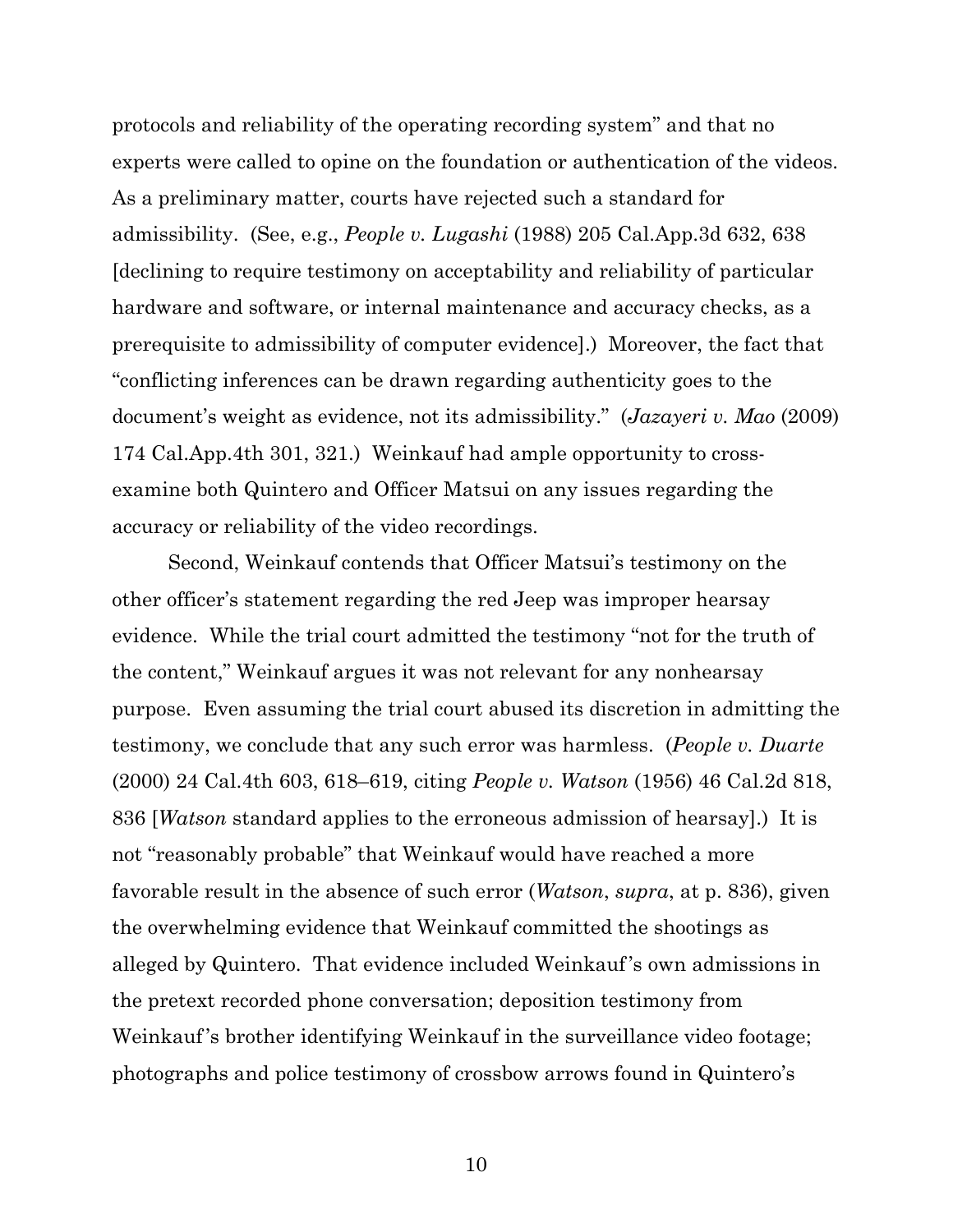window; and photographs and police testimony of the crossbow, arrows, and helmet found at Weinkauf's residence.

In sum, we conclude the trial court did not abuse its discretion in determining there was sufficient foundation for the admission of the video clips from the surveillance footage, and even assuming it was error to overrule Weinkauf's hearsay objection to Officer Matsui's statement about what another officer told him concerning the red Jeep, any such error was harmless.

#### **B.** *No Instructional Error*

Weinkauf argues that the court made various instructional errors in (1) opening instructions; (2) closing instructions specific to the stalking cause of action; (3) closing instructions specific to the assault cause of action; (4) closing instructions specific to the IIED cause of action; and (5) other closing instructions.

We review claims of instructional error de novo. (*Ted Jacob Engineering Group, Inc. v. The Ratcliff Architects* (2010) 187 Cal.App.4th 945, 961.) "[T]here is no rule of automatic reversal or 'inherent' prejudice applicable to any category of civil instructional error, whether of commission or omission. A judgment may not be reversed for instructional error in a civil case 'unless, after an examination of the entire cause, including the evidence, the court shall be of the opinion that the error complained of has resulted in a miscarriage of justice.'" (*Soule v. General Motors Corp.* (1994) 8 Cal.4th 548, 580 (*Soule*).) "Instructional error in a civil case is prejudicial 'where it seems probable' that the error 'prejudicially affected the verdict.' " (*Ibid.*) "Thus, when deciding whether an error of instructional omission was prejudicial, the court must also evaluate (1) the state of the evidence, (2) the effect of other instructions, (3) the effect of counsel's arguments, and (4) any indications by the jury itself that it was misled." (*Id.* at pp. 580–581.)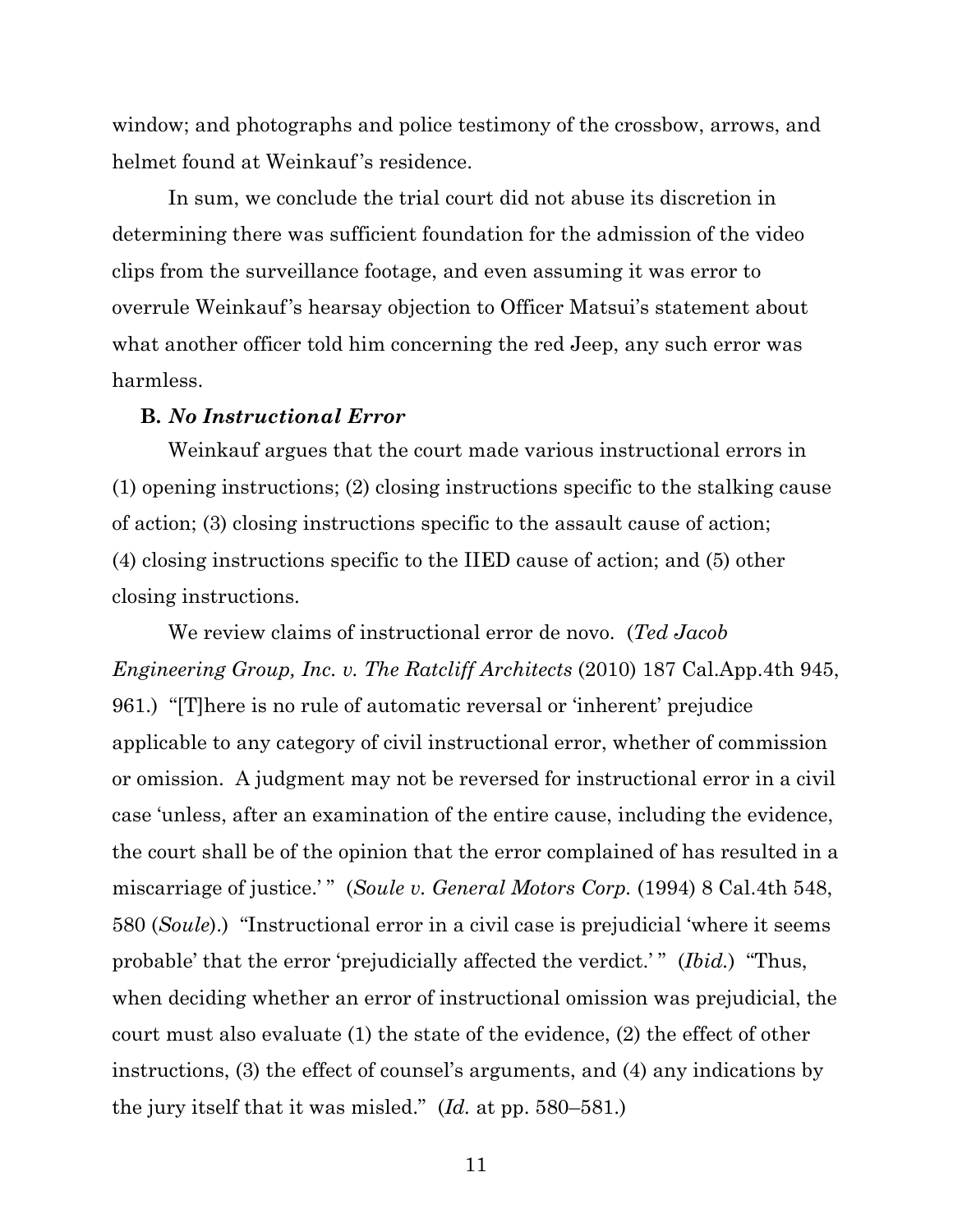#### **1. Opening Instructions**

The statement of the case read to the jury included, in relevant part, that Quintero "alleges that Mr. Weinkauf shot into her offices multiple times between April 2015 and January of 2017, using a crossbow and gun. Mr. Weinkauf admits that he fired a crossbow at Ms. Quintero's offices one time and broke a window but denies that he did so multiple times. He admits following her on some occasions. He asserts that his actions are not as serious as Ms. Quintero believes, and that she's overstating the extent of her claims that are made in this case." Both parties had agreed this was a "reasonably fair statement of what the case is about that ought to be given."

The opening instructions to the jury included "Overview of Trial." The instruction stated, in relevant part: "As you heard in the Statement of the Case earlier read to you, Plaintiff Adriana Quintero alleges that Defendant Steven Weinkauf, committed the civil wrongs of Stalking, Assault, Intentional Infliction of Emotional Distress and Domestic Violence against her. With certain exceptions, Mr. Weinkauf contends Ms. Quintero is overstating the extent of her tort claims that are made in this case. Mr. Weinkauf also asserts affirmative defense."

Weinkauf argues that this overview of trial instruction was in error because it did not tell the jury that he denied the alleged acts supporting the claims. As a preliminary matter, Weinkauf's argument is flawed because he *conceded* that he committed one of these acts by shooting a crossbow into Quintero's building window. Moreover, the instruction explicitly referred to the statement of the case, which made clear that Weinkauf denied the other acts. Finally, Weinkauf repeatedly presented his defense to the jury that he shot a crossbow into Quintero's building window once, but did not commit the other shootings. For these reasons, we cannot conclude that this overview of trial instruction left the jury with a false impression of Weinkauf's defense.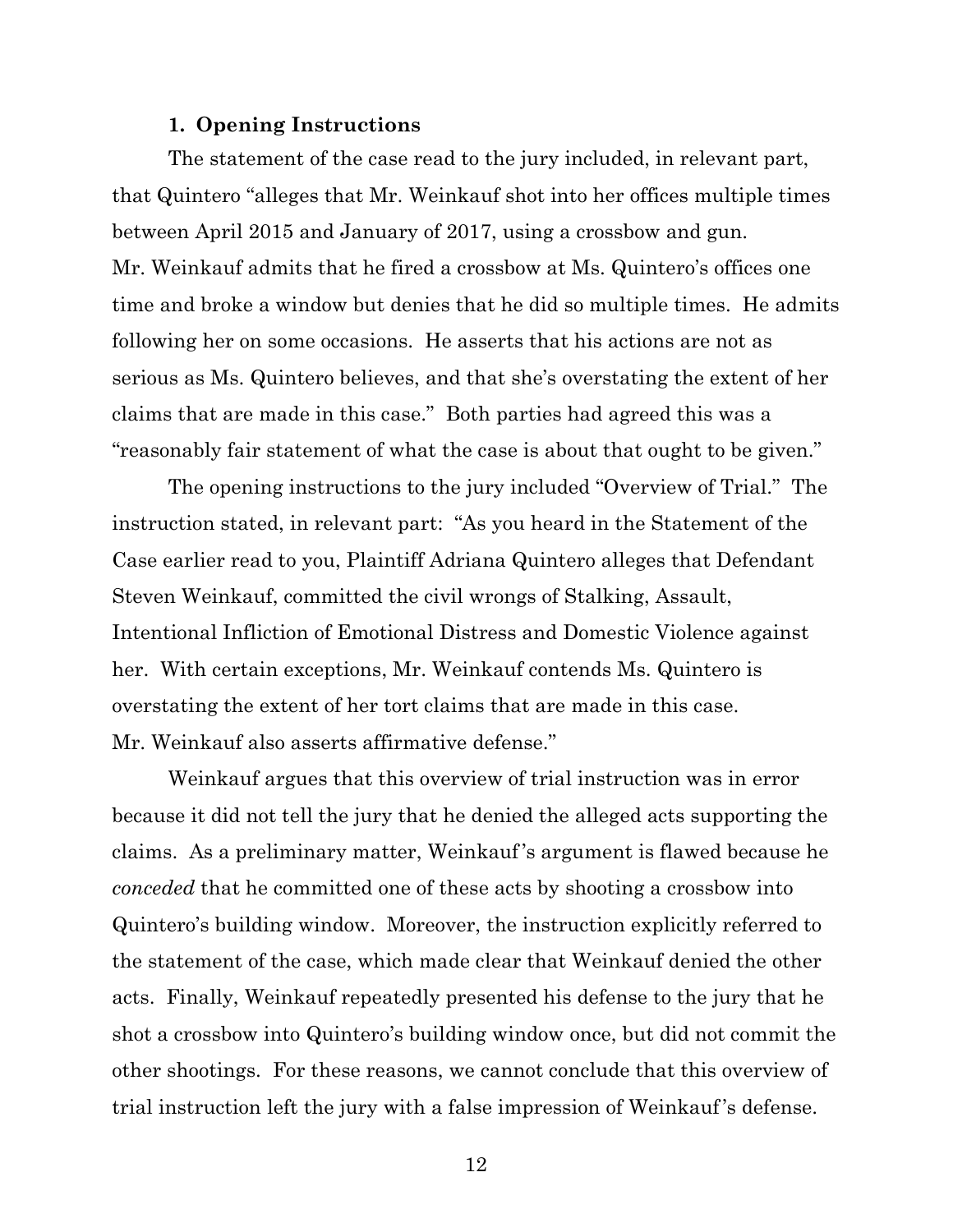#### **2. Closing Instructions—Stalking**

The jury instruction on stalking outlined four elements that Quintero was required to prove to establish the claim. On the first element, it instructed the jury that Weinkauf must have "engaged in a pattern of conduct the intent of which was to follow, alarm, place under surveillance, or harass Ms. Quintero." On the fourth element, it instructed the jury that Quintero "must have, on at least one occasion, clearly and definitely demanded that Steven Weinkauf cease and abate his pattern of conduct, and Mr. Weinkauf persisted in his pattern of conduct unless exigent circumstances made Ms. Quintero's communication of the demand impractical or unsafe."

Weinkauf argues that the first element in this instruction omitted the requirement from Civil Code section 1708.7, subdivision (a)(1) that a plaintiff "support his or her allegations with independent corroborating evidence" to establish the element. Even if such an omission was error, we conclude it was not prejudicial. There was ample independent corroborating evidence that Weinkauf committed the shootings. As detailed above, such evidence included Weinkauf's admissions, the surveillance footage, the identification of Weinkauf by his brother, and the recovery of the crossbow, arrows, and helmet at Weinkauf's residence. It is not probable that any error on the instruction for this element prejudicially affected the verdict. (*Soule*, *supra*, 8 Cal.4th at p. 580.)

The court also provided other instructions related to the stalking claim. First, it instructed the jury with the following definition of exigent circumstances: " 'Exigent Circumstances' means a situation that demands unusual or immediate action and that may allow people to circumvent usual procedures. 'Exigent Circumstances' may exist if a person's life or safety is threatened. [¶] 'Exigent Circumstances' has also been defined as an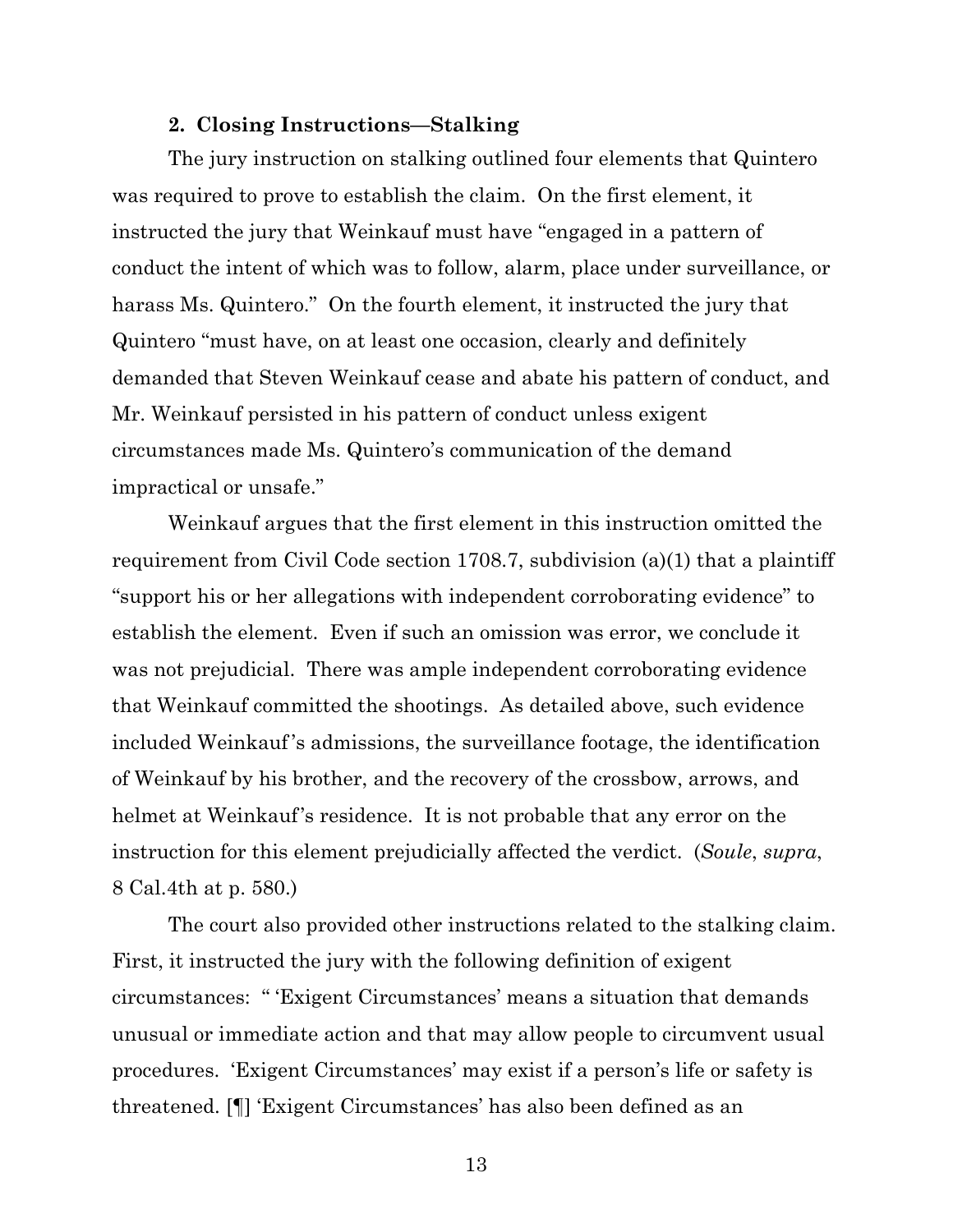emergency, something arising suddenly out of the current events, any event or occasional combination of circumstances calling for immediate action or remedy; a pressing necessity; sudden and unexpected happening or an unforeseen occurrence or condition." Weinkauf argues that the second sentence of this instruction was an inaccurate statement of the law. We deem the argument forfeited, as this definition was included in Weinkauf's proposed jury instructions. (*People v. Whalen* (2013) 56 Cal.4th 1, 84 [claim forfeited where defendant proposed version of instruction that was given].)

Second, the court instructed the jury that "[t]he law does not require impossible acts. Therefore, if it was impossible for Ms. Quintero to demand that Steven Weinkauf cease and abate his pattern of conduct, then she was not required to do so." It also instructed the jury that "[t]he law does not permit someone to profit from their own wrongful acts. Therefore, if the wrongful acts of Steven Weinkauf prevented Ms. Quintero from being able to demand that Mr. Weinkauf cease and abate his pattern of conduct, then she was not required to do so." Weinkauf argues that these instructions incorrectly qualified the fourth element of stalking that Quintero demand Weinkauf cease and abate his pattern of conduct. We disagree, as these instructions are consistent with the provision in Civil Code section 1708.7, subdivision (a)(3)(A) that no demand is required where exigent circumstances make communication of a demand "*impractical* or unsafe." (Italics added.) Any conduct by Weinkauf that rendered Quintero entirely unable to make a demand satisfies this "exigent circumstances" exception.

## **3. Closing Instructions—Assault**

The court instructed the jury that "Steven A. Weinkauf acted intentionally if he intended to assault Adriana J. Quintero, or if he was substantially certain that the assault would result from his conduct." The court added the following modification to the instruction: "This element of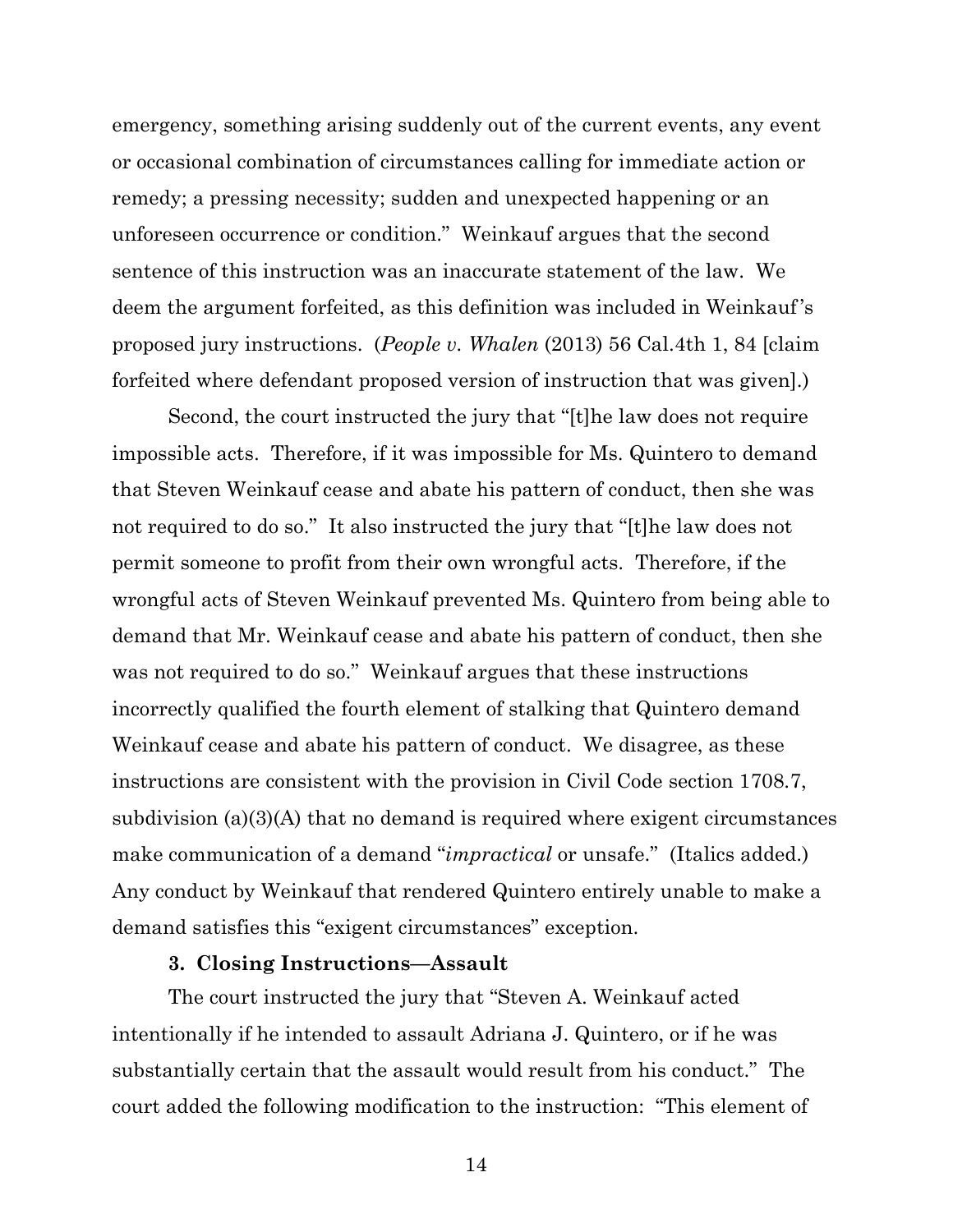intent may be satisfied if the evidence shows defendant acted with a willful disregard of the plaintiff's rights."

Weinkauf argues that this modification was an incorrect statement of law as applied to Quintero's *other* claims for stalking and IIED. The plain language of the instruction, however, made clear that it pertained to the intent element of Quintero's *assault* claim. " ' "In determining whether error has been committed in giving or not giving jury instructions, we must consider the instructions as a whole . . . [and] assume that the jurors are intelligent persons and capable of understanding and correlating all jury instructions which are given." ' " (*People v. Ramos* (2008) 163 Cal.App.4th 1082, 1088 (*Ramos*).) Nothing in the record suggests that the jury conflated the standards for each cause of action or expressed any confusion. Accordingly, we reject the argument.

#### **4. Closing Instructions—IIED**

The jury instruction on IIED outlined four elements that Quintero was required to prove to establish the claim. On the second element, it instructed the jury that Weinkauf must have "intended to cause Ms. Quintero emotional distress." Weinkauf argues that the instruction failed to provide an alternative listed in the standard CACI No. 1600 instruction for this element that a defendant *either* intended to cause emotional distress *or* "acted with reckless disregard of the probability" that his conduct would cause emotional distress. The directions for use of CACI No. 1600, however, state that "[d]epending on the facts of the case, a plaintiff could choose one or both of the bracketed choices in element 2." Here, the record is clear that Quintero opted to proceed on her IIED claim under the theory that Weinkauf intended to cause her emotional distress by shooting crossbow arrows and a gun into her law offices. We conclude there was no error on this instruction.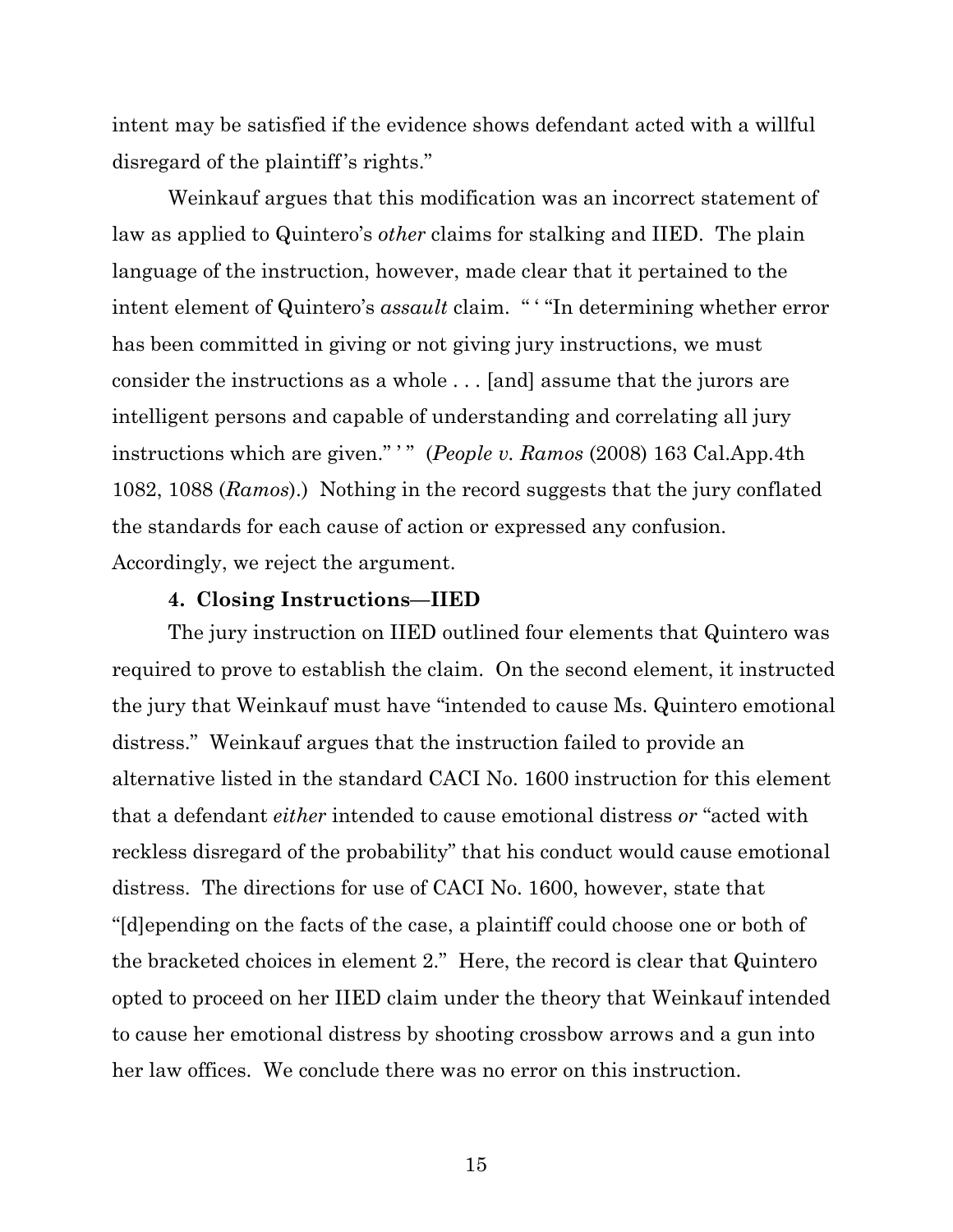#### **5. Other Closing Instructions**

Weinkauf raises five other claims of error in the closing instructions to the jury. First, the court instructed the jury: "If a party failed to explain or deny evidence against him when he could reasonably be expected to have done so, based on what he knew, you may consider his failure to explain or deny in evaluating that evidence. [¶] It is up to you to decide the meaning and importance of the failure to explain or deny evidence against the party." When reading the instructions to the jury, the trial court continued: "And I said 'he,' but that also applies to Ms. Quintero, to her as well." Weinkauf claims that the oral statement did not correct the error to the written instruction provided to the jury, and that the error was prejudicial because Quintero "could not explain why a window was not broke or a bullet found on the occasions she claimed a gun was shot into her windows." Although the written instruction contained a technical error, we conclude that it was not prejudicial. (*People v. Wilson* (2008) 44 Cal.4th 758, 804.) The court orally instructed the jury with the correct instruction. "Although this court gives priority to the written version of an instruction when a conflict exists between the written and oral versions, the jury is not informed of this rule. It is thus possible the jury followed the oral instruction." (*Ibid.*) There was also "no indication the jury was aware of the slight difference between the written and oral versions of the instructions, as it asked no questions about this point." (*Ibid.*) The jury sent no questions to the judge asking about the conflict, and Quintero's counsel did not seek to exploit it in closing argument. In any event, as described above, there was ample evidence beyond Quintero's testimony that Weinkauf committed the January 3, 2017 gun shooting. For these reasons, it is not probable that any error on the instruction for this element prejudicially affected the verdict. (*Soule*, *supra*, 8 Cal.4th at p. 580.)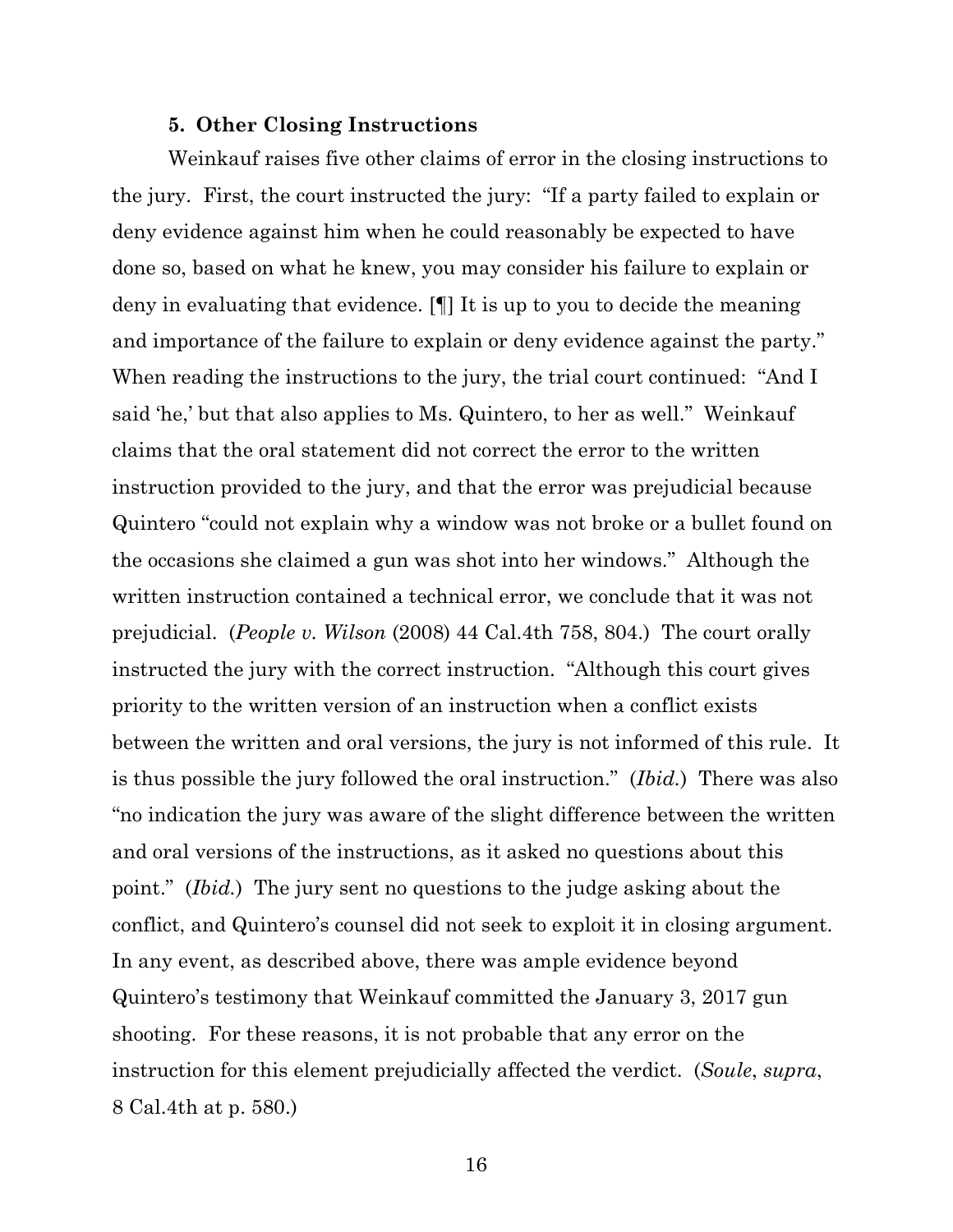Second, the court instructed the jury on the presumption of Evidence Code section 634. It provided: "Regarding the towing receipt in this case, [a] person in possession of an order on himself for the payment of money or delivery of a thing is presumed to have paid the money or delivered the thing accordingly. [¶] This is what is called a rebuttable presumption. The effect of the presumption here is that the purported towing receipt in evidence is to be taken to require you to assume the facts recited in the receipt to be true *unless and until the plaintiff here presents evidence that you should not rely on the receipt to establish those assumed facts*." (Italics added.) Weinkauf argues that the last phrase regarding the rebuttable presumption was a misstatement of the law. He contends the jury should have been instructed to assume facts "unless and until evidence is introduced which would support a finding of its nonexistence." (Evid. Code, § 604.) Again, we conclude it is not probable that any slight modification on the definition of "rebuttable presumption" prejudicially affected the verdict. (*Soule*, *supra*, 8 Cal.4th at p. 580.) There was ample evidence that supported a finding that Weinkauf did not have his car stored during the January 3, 2007 shooting. That evidence included surveillance footage and related testimony from Quintero and police identifying Weinkauf's vehicle at the scene of the January 2007 shootings, as well as testimony from Weinkauf that he had no receipts to show that his vehicle stayed at the towing company and underwent repairs.

Third, the court instructed the jury with "Duties of a Person That Charges For Towing or Storage, or Both." The instruction stated that such duties include the provision of an itemized invoice and defined "itemized invoice" pursuant to Vehicle Code section 22651.07 to require, among other things, the address, phone number, and carrier identification number of the person that is charging for towing and storage, as well as a description of the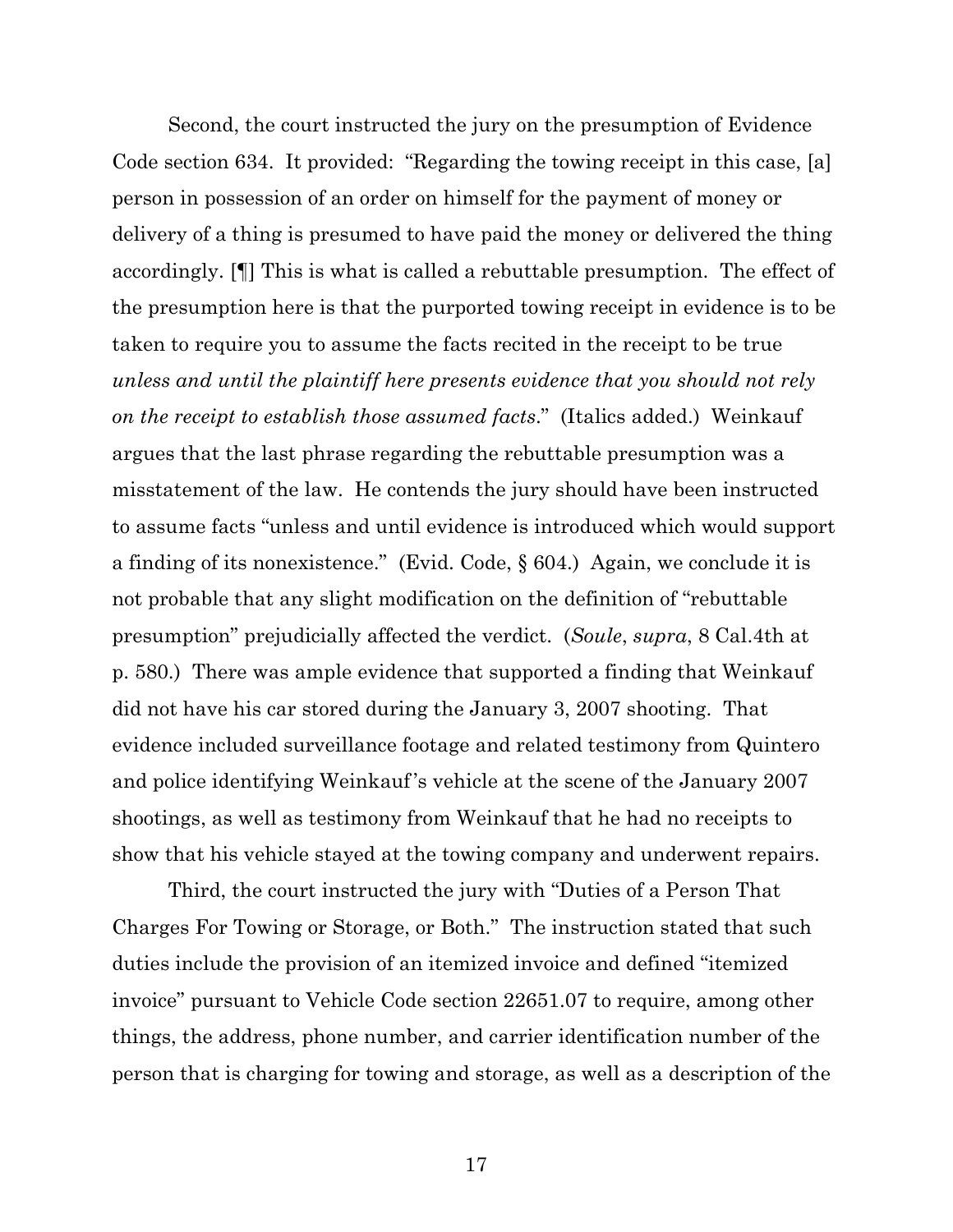vehicle. Weinkauf argues there was "no evidence, presumption or any reasonable or logical inference that supported the making of the instruction." We disagree. On cross-examination, Weinkauf testified that there was no address, telephone number, or business license number for the towing company and no vehicle license number on the receipt. There was sufficient evidence to support the reading of the instruction. (*People v. Romo* (1990) 220 Cal.App.3d 514, 517 ["It is equally well settled a trial court must give a requested instruction when there is sufficient evidence to support it, that is, when there is evidence from which reasonable jurors could conclude the facts underlying the instruction exist"].)

Fourth, the court instructed the jury with "Unusually Susceptible Plaintiff." The instruction directed the jury to decide the amount of money that would "reasonably and fairly" compensate Quintero for all damages caused by Weinkauf, "even if Ms. Quintero was more susceptible to injury than a normally healthy person would have been, and even if a normally healthy person would not have suffered similar injury." Weinkauf argues that this instruction on damages was in error because it was "in conflict" with the standard for the second element of the stalking claim that Quintero either reasonably feared for her safety, or suffered substantial emotional distress and the "pattern of conduct would cause a reasonable person to suffer substantial emotional distress." (Civ. Code, § 1708.7, subd. (a)(2).) We reject this argument, as the plain language of the instruction made clear that it pertained to *damages*, and the court correctly instructed the jury on the second element of the stalking claim. As explained above, we must assume the jurors were capable of correlating the instructions, and there is nothing in the record to suggest otherwise. (*Ramos*, *supra*, 163 Cal.App.4th at p. 1088.)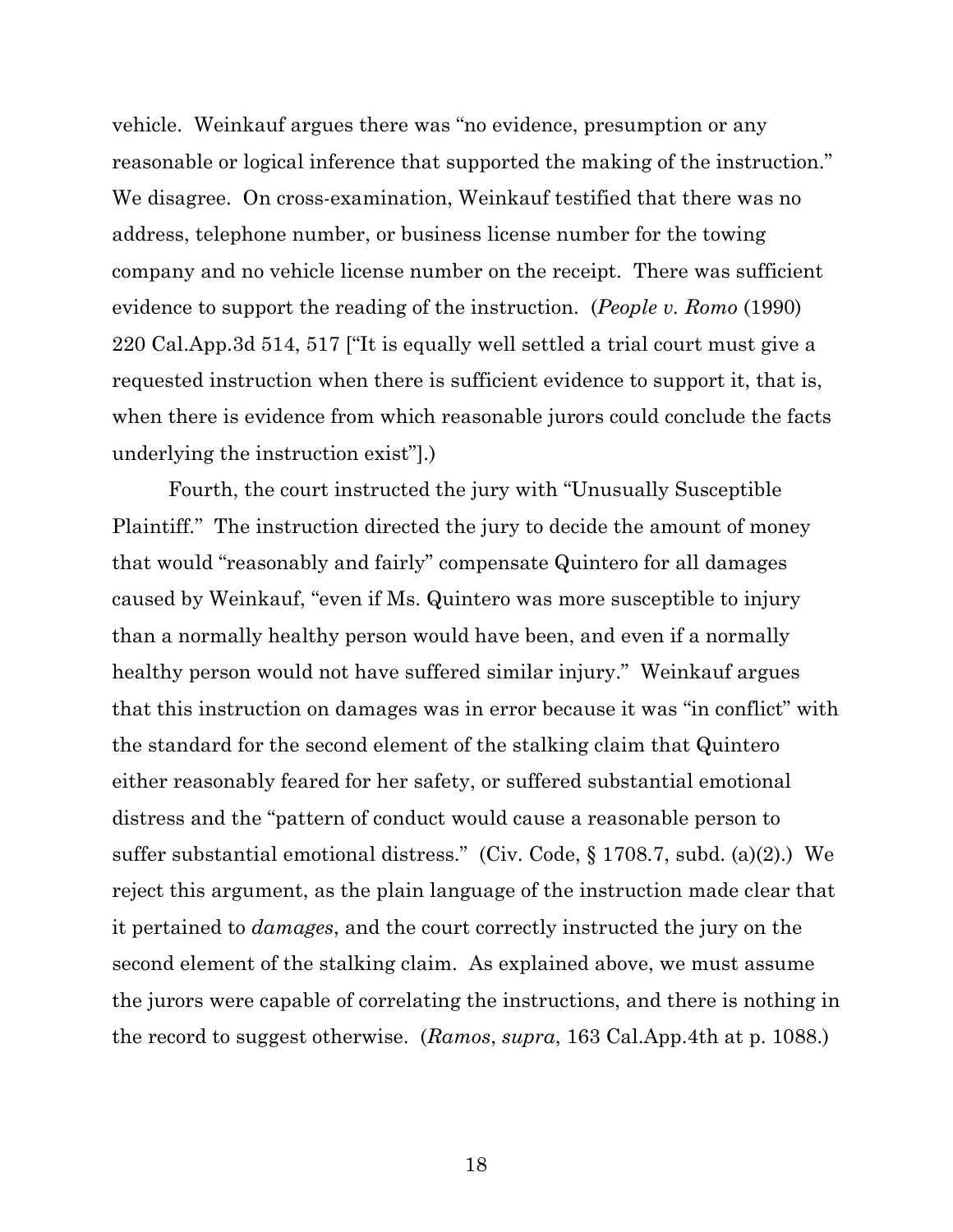Fifth, the court instructed the jury with "Highly Probable—Clear and Convincing Proof." It defined clear and convincing evidence and then stated: "In the Verdict Form in this case you are called upon to make a finding as to whether or not any liability that you may impose on Defendant Steven A. Weinkauf rises to the level of Fraud, Malice, or Oppression. [¶] If you reach that issue, that fact must be proved by Clear and Convincing Evidence." Weinkauf argues that this instruction was in error because it failed to include definitions of fraud, malice, or oppression. As a preliminary matter, we note that Weinkauf only submitted proposed jury instructions defining malice and oppression and to support his argument on appeal, Weinkauf offers no authority that the trial court was required to define these terms. (Cf. *Fletcher v. Western National Life Ins. Co.* (1970) 10 Cal.App.3d 376 ["oppression" and "malice" have well-established meanings, and the word "fraud" may "technically refer to a number of different legal problems" but is "a word of common usage and has a commonly accepted meaning"].) In any event, we again reject the argument as we must assume that the jurors understood the instruction as given and there is nothing in the record to suggest any confusion about the terms. (*Ramos*, *supra*, 163 Cal.App.4th at p. 1088.)

## **C.** *No Other Error*

Beyond his claims of evidentiary and instructional error, Weinkauf argues there are several other categories of error that necessitate reversal of the judgment. We address and reject each in turn.

## **1. Modification of Protective Order**

Shortly before trial, Weinkauf moved to modify the criminal protective order so that he could take Quintero's deposition. The court denied the motion because discovery had closed. Weinkauf argues that the court committed error because it did not "make any concession" allowing Weinkauf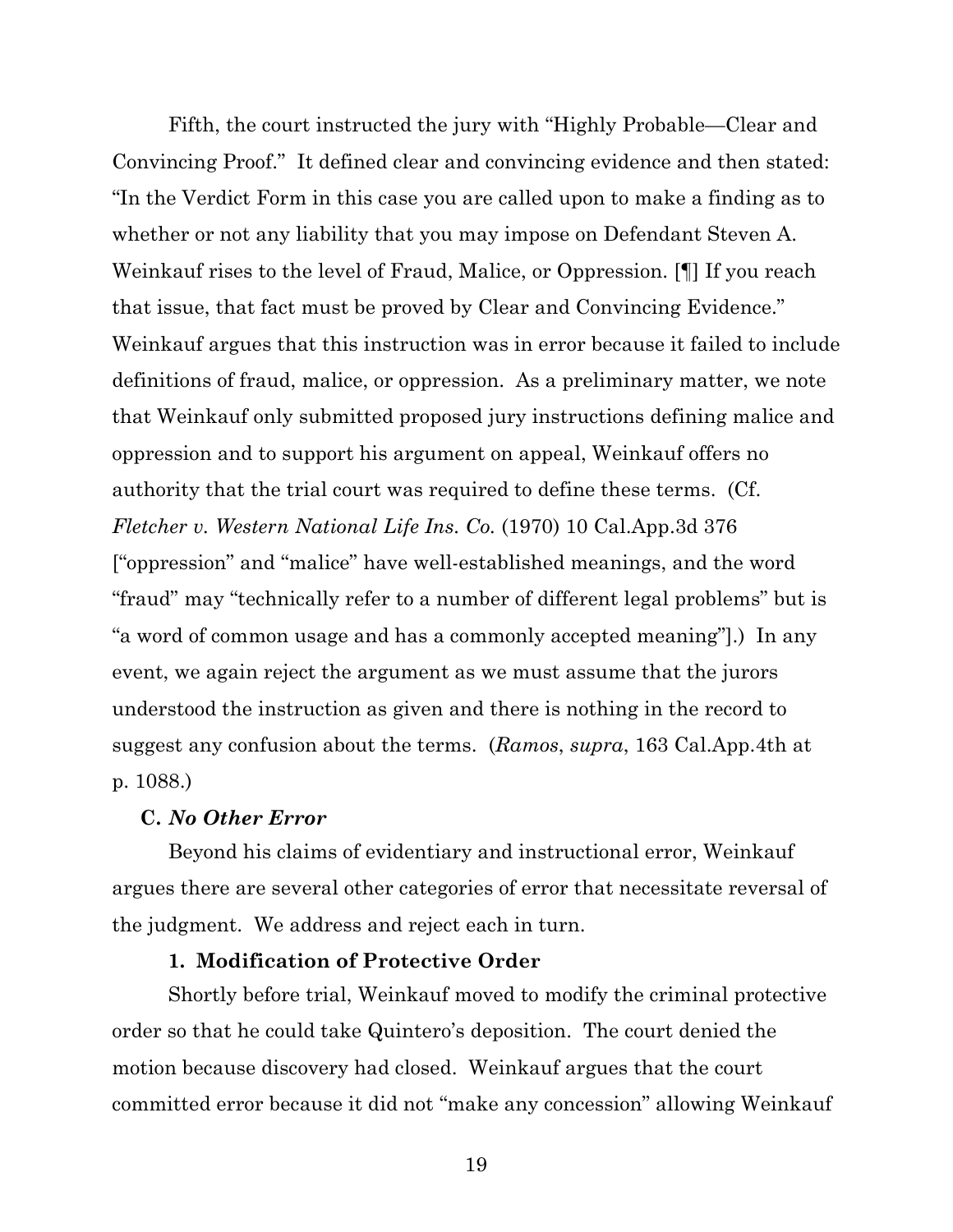to take Quintero's deposition. We disagree. Trial courts "have broad discretion in controlling the course of discovery and in making the various decisions necessitated by discovery proceedings." (*Obregon v. Superior Court* (1998) 67 Cal.App.4th 424, 431.) Here, Weinkauf did not seek to reopen discovery or provide any explanation for his lack of diligence in raising the issue of Quintero's deposition earlier. (See Code Civ. Proc., § 2024.) The trial court did not abuse its discretion in denying the motion.

## **2. Summary Judgment Standard**

Weinkauf argues that the court improperly "shifted the burden" to him to establish exigent circumstances for stalking. To support this position, Weinkauf cites the court's summary judgment ruling that he had "not demonstrated that the undisputed facts establish that no exigent circumstance existed which would have made communication of a demand for defendant to cease and desist his pattern of conduct unsafe." There is no evidence that the court relied on this summary judgment standard at trial; to the contrary, the court correctly instructed the jury that Quintero bore the burden to prove her claims.

## **3. Motions on Evidence of Offsets**

Quintero moved in limine to exclude any evidence regarding (1) Weinkauf's payment of restitution in the criminal proceedings; (2) Weinkauf's affirmative defense for money had and received offset, alleging Weinkauf had received \$4,000 as payment of legal fees related to Quintero's family trust but had returned it upon her request; and (3) Weinkauf's two affirmative defenses for emotional distress offset, based on Quintero's alleged refusal to return a file of Weinkauf's minimum continuing legal education (MCLE) records and alleged access of another attorney's probate file without permission. Quintero also moved for judgment on the pleadings on this last affirmative defense. On the restitution and the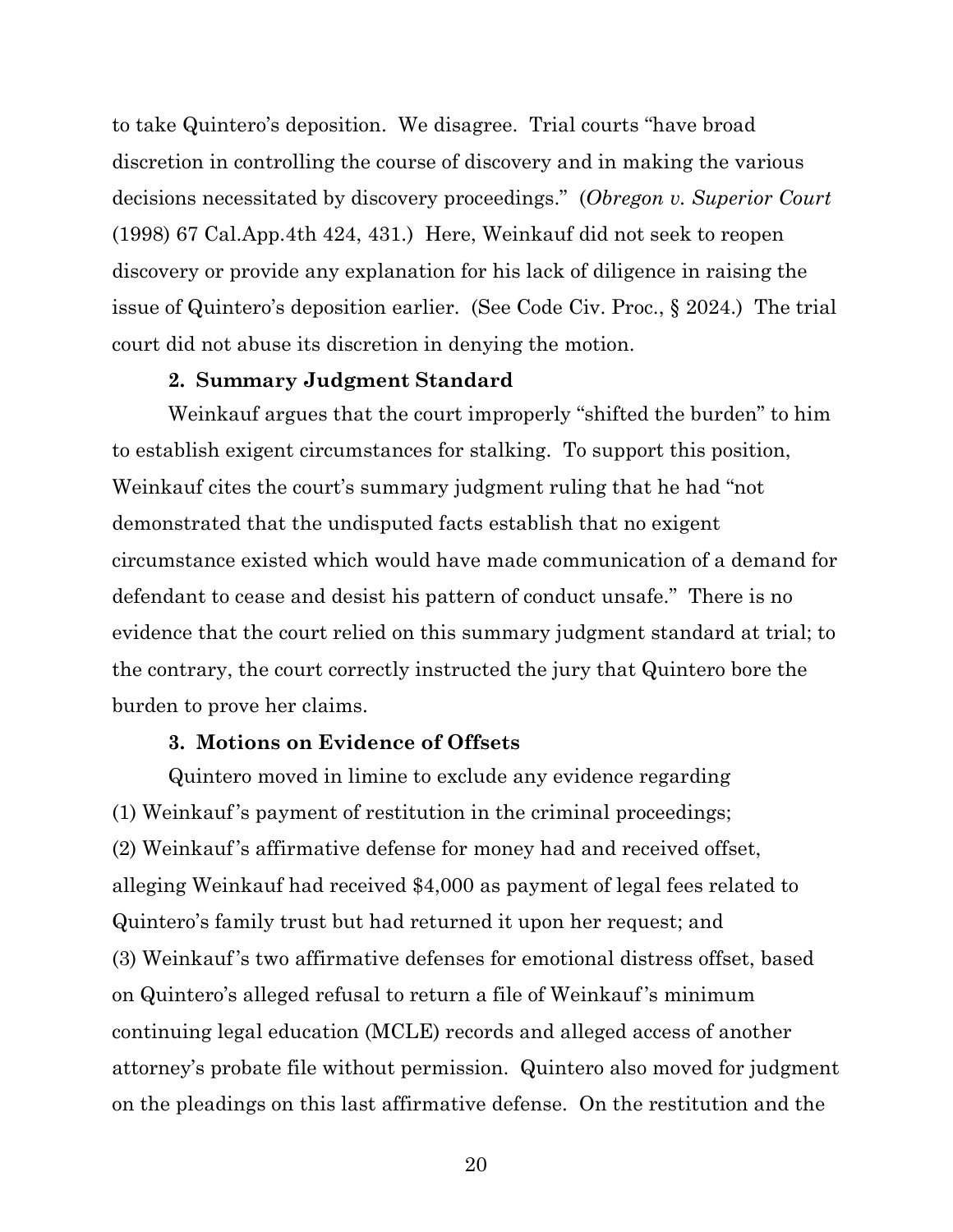money had and received offset, the court granted the motions in limine without prejudice to the issue of allocation being tried separately by the court after the jury verdict. On the emotional distress offsets, the court granted the motion in limine related to the MCLE records and granted the motion for judgment on the pleadings (MJOP) related to the other attorney's file.

Weinkauf argues that these rulings were in error. We are not persuaded. First, Weinkauf offers no argument or authority that he was entitled to a jury trial on the offset of either the restitution ordered in the criminal proceedings or the money had and received. (Cf. *Kim v. Yi* (2006) 139 Cal.App.4th 543, 549–550 [apportionment of damages is equitable and is a special proceeding for which there is no right to jury trial].) Second, the trial court did not abuse its discretion in concluding that any minimal relevance of evidence related to Weinkauf's MCLE file would be outweighed by confusion and undue consumption of time, especially as Weinkauf did not appear to identify any problems with the State Bar created by his missing MCLE file. (Evid. Code, § 352.) Third, the trial court did not err in granting the MJOP as to Weinkauf's affirmative defense for an IIED offset related to Quintero's alleged access of another attorney's probate file. (*Angelucci v. Century Supper Club* (2007) 41 Cal.4th 160, 166 [trial court's grant of MJOP is reviewed de novo].) Weinkauf argued that he had referred an heir finder to Quintero on that case, and Quintero's alleged conduct was "stressful" because he "could have gotten in a lot of trouble if things had come to light." But Weinkauf did not state facts sufficient to support tort liability for IIED namely, that Quintero had engaged in extreme and outrageous conduct with the intent to cause, or reckless disregard of the probability of causing, extreme emotional distress for Weinkauf. (*Hughes v. Pair* (2009) 46 Cal.4th 1035, 1050–1051.)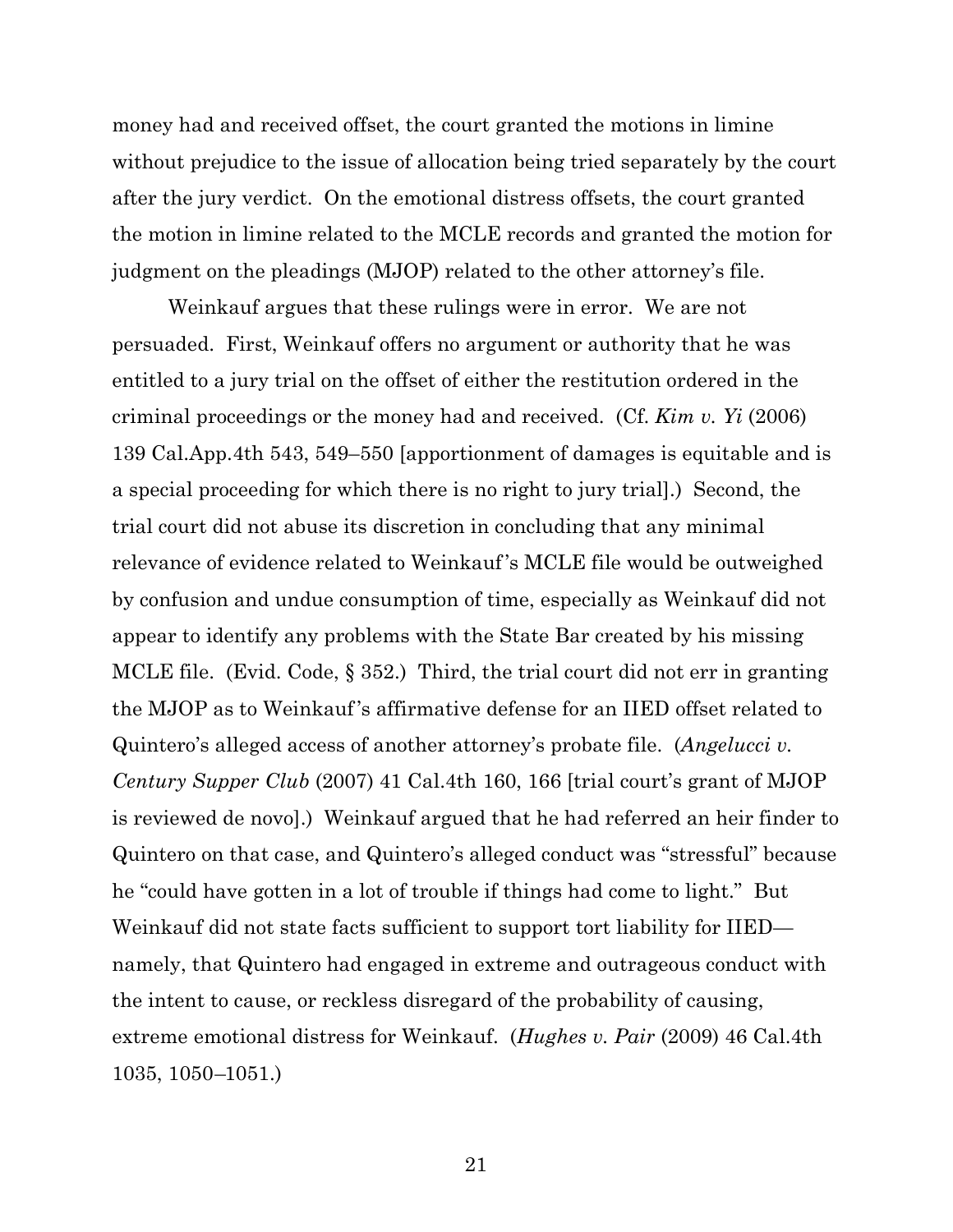## **4. Quintero's Attorneys**

During the motion in limine hearing, Weinkauf objected that Quintero's two attorneys were presenting argument simultaneously. The court responded that Quintero's second counsel had only "stepped in temporarily," but instructed counsel that they would be required to elect responsibilities during the trial. On appeal, Weinkauf argues that he was denied a fair trial due to the conduct of the two attorneys. "[I]t is not enough for a party to show attorney misconduct. In order to justify a new trial, the party must demonstrate that the misconduct was prejudicial." (*Garcia v. ConMed* (2012) 204 Cal.App.4th 144, 149.) To support his claim, Weinkauf cites only to brief insertions by the second counsel during the motions in limine and to the discussion between counsel and the court to confirm particular dates or times, or to confirm they had heeded the court's direction and divided up the witnesses for trial. Weinkauf has not demonstrated prejudicial misconduct here.

## **5. Opening Statements**

Before trial, the parties discussed the admissibility of the towing receipt. Counsel for Quintero requested a 402 hearing and an opportunity to investigate details related to the receipt. The court admitted the document, subject to further reconsideration "depending on the outcome of the investigation." Noting the issue would not be reached until Weinkauf's defense case and there was a jury panel available to draw, the court ordered that neither party could discuss the receipt during opening statements. Weinkauf argues that this restriction denied him a fair trial and due process. We reject the argument.

The trial court is vested with broad discretion to control opening statements and does not abuse this discretion by restricting argument during opening statements where parties have ample opportunity to argue all points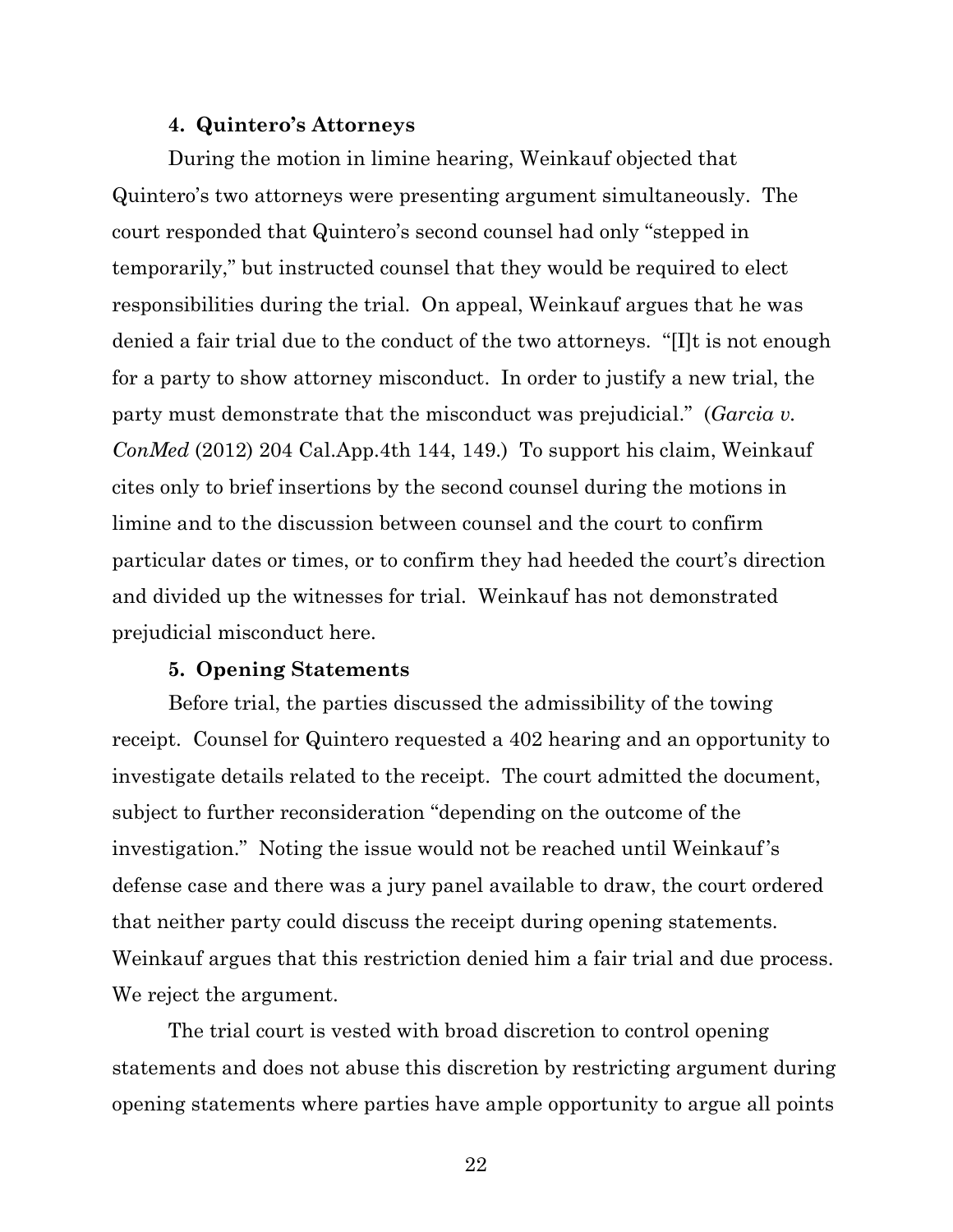in the course of trial. (*People v. Clark* (1951) 104 Cal.App.2d 634, 637; *People v. Bezy* (1885) 67 Cal. 223, 224.) Here, Weinkauf presented argument during opening on his defense related to the receipt that his car "wasn't available" during one of the alleged shootings because it was "in the storage facility where my car had been towed to be worked on." Moreover, he was able to testify regarding the receipt during his defense case and the receipt was admitted into evidence. No abuse of discretion occurred here.

#### **6. Witness Testimony**

Weinkauf moved to continue the trial on the grounds that three witnesses had not been disclosed in discovery: John Aguirre, Glenn Daggs, and Monique Doryland. The court denied the motion. Aguirre was identified on Quintero's responses to the third set of special interrogatories propounded by Weinkauf. Daggs was identified on Quintero's responses to the form interrogatories propounded by Weinkauf. Counsel for Quintero conceded that Doryland had not been disclosed in discovery, but the parties agreed that Weinkauf would interview her before trial.

On appeal, Weinkauf argues that he was prejudiced by these "surprise witnesses" not disclosed in discovery. We disagree. Aguirre and Daggs *were* disclosed in written discovery responses, and the court remedied any potential unfair surprise from Doryland's testimony by affording Weinkauf the opportunity to interview her. (See *Caryl Richards, Inc. v. Superior Court* (1961) 188 Cal.App.2d 300, 303–304 [explaining that the trial court "has a wide discretion in granting discovery" and may impose sanctions "suitable and necessary to enable the party seeking discovery to obtain the objects of the discovery he seeks"].)

#### **7. Sufficiency of Evidence**

Weinkauf argues that there was no evidence at trial from which a reasonable trier of fact could find "exigent circumstances" to excuse the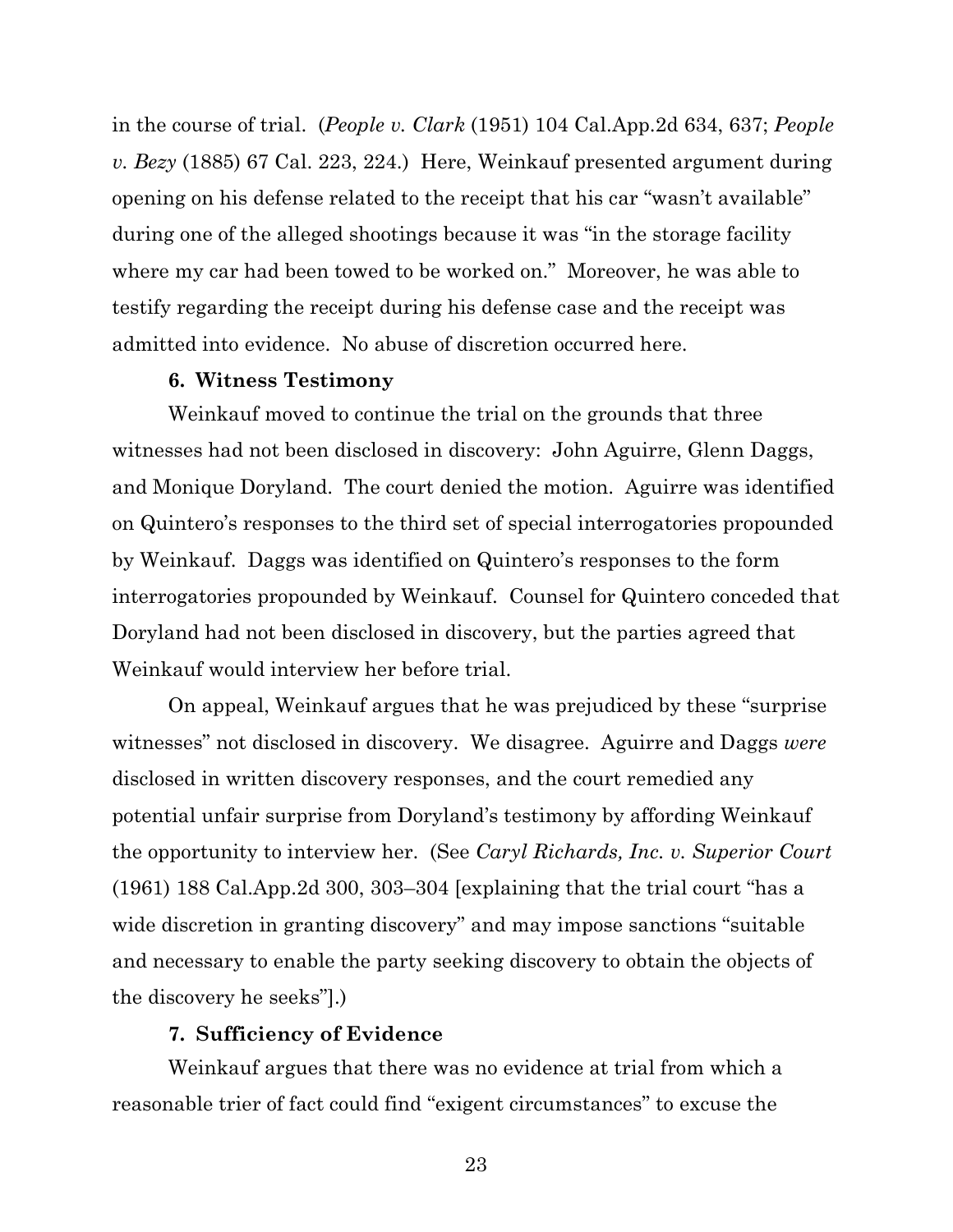requirement for stalking under Civil Code section 1708.7, subdivision (a)(3)(A) that Quintero have demanded Weinkauf cease and abate his pattern of conduct.

" 'We generally apply the familiar substantial evidence test when the sufficiency of the evidence is at issue on appeal.' " (*Sonic Manufacturing Technologies, Inc. v. AAE Systems, Inc.* (2011) 196 Cal.App.4th 456, 465.) In applying this test, we review the evidence in the light most favorable to the prevailing party and "presume in support of the judgment the existence of every fact the jury could reasonably have deduced from the evidence." (*People v. Zamudio* (2008) 43 Cal.4th 327, 357*.*) Reversal for insufficient evidence "is unwarranted unless it appears 'that upon no hypothesis whatever is there sufficient substantial evidence to support'" the jury verdict. (*People v. Bolin* (1998) 18 Cal.4th 297, 331.)

As a preliminary matter, we note that Quintero presented evidence that she *did* make a demand to Weinkauf. Quintero testified that she called Weinkauf after the three shootings in 2015 to discuss a legal issue. As she had not yet identified Weinkauf as the shooter, she told him that "somebody was shooting crossbow arrows through [her] building" and that "it needed to stop." Reviewing this evidence in the light most favorable to Quintero, we conclude that the jury could have reasonably determined that Quintero had demanded Weinkauf cease and abate his pattern of conduct. (Civ. Code,  $\S 1708.7$ , subd. (a)(3)(A).)

We similarly conclude there was substantial evidence supporting an alternative determination by the jury that there were "exigent circumstances" excusing the demand requirement. (Civ. Code, § 1708.7, subd.  $(a)(3)(A)$ .) Photographs, surveillance video footage, and testimony showed that Weinkauf had shot both a crossbow and a gun into Quintero's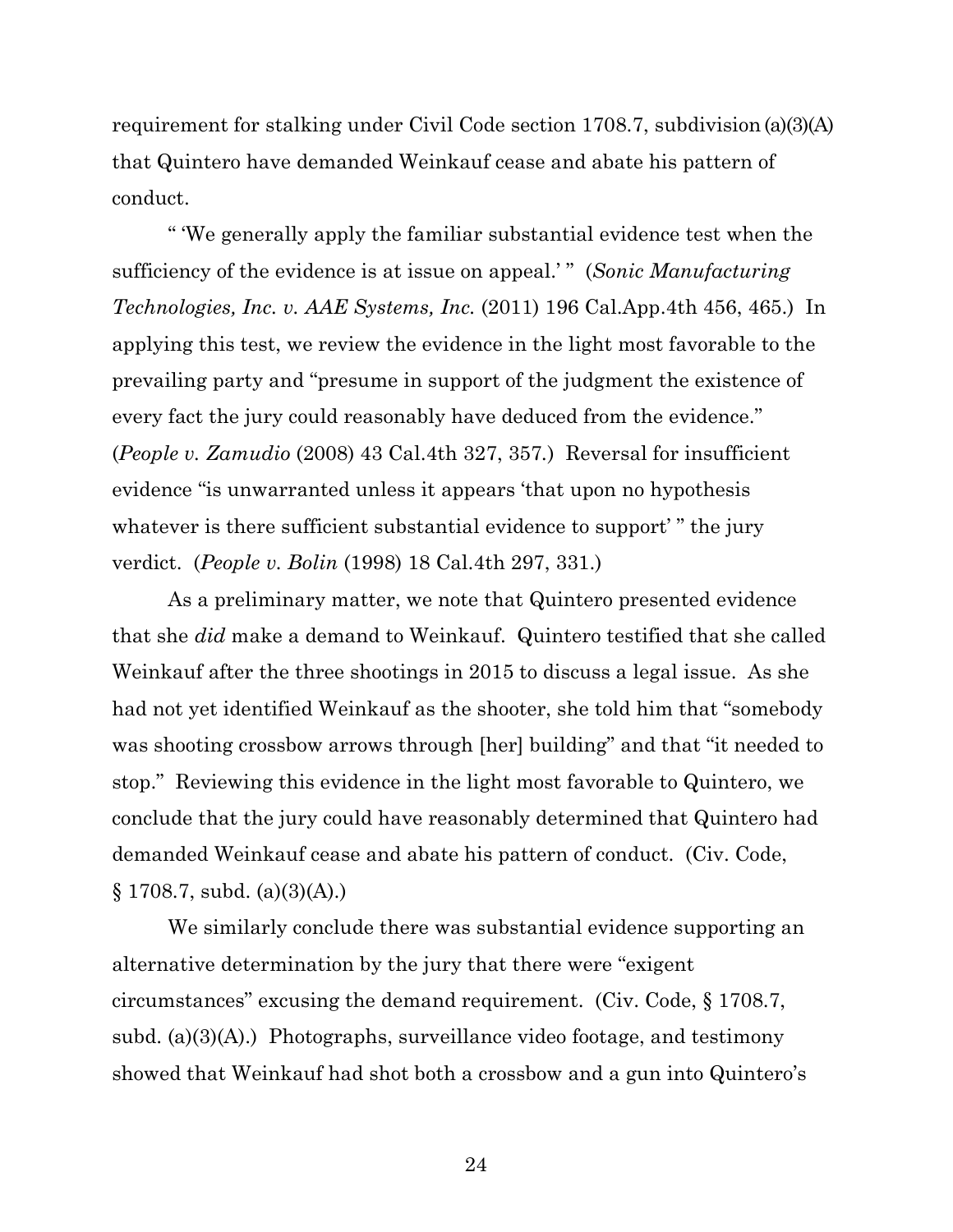building. Indeed, a witness familiar with "Bloodsport" arrows—the type of arrow used in the shootings—testified that he would not shoot that type of arrow at a person or at a building where people work because it could be a deadly weapon. Given this evidence, the jury could have reasonably determined there were exigent circumstances that rendered Quintero's communication of the demand to Weinkauf "impractical or unsafe." (Civ. Code,  $\S 1708.7$ , subd. (a)(3)(A).)

#### **8. Jury Questions**

Weinkauf argues that the court erred in its response to two jury questions sent during deliberations. First, the jury asked, "With respect to these charges, can you provide a definition of 'imminent' under the definition of 'abuse' under domestic violence. Is 'imminent' unspecified timing in future? Or is 'imminent' immediate (e.g. right now) like I have a gun & will shoot you dead right now[?]" The court and the parties found a definition submitted in Weinkauf's motion for summary judgment papers, researched the definition, and sent the following response to the jury: "One requested definition of 'imminent' is 'near at hand; mediate rather than immediate; close rather than touching; impending on the point of happening; threatening; menacing; perilous.' (Black's Law Dictionary) The perception of imminent danger is to be viewed from the perspective of the threatened person." After the response was sent to the jury, Weinkauf stated that he disagreed with the definition. The trial court stated that Weinkauf had not objected to the definition at the time it was drafted and the response had already gone to the jury. Accordingly, we deem the argument forfeited. (*People v. Loza* (2012) 207 Cal.App.4th 332, 350.)

Second, Weinkauf argues that the court also erred in responding to a jury question during deliberations in the third phase of trial. Weinkauf represents that the only reference to the question in the record is the court's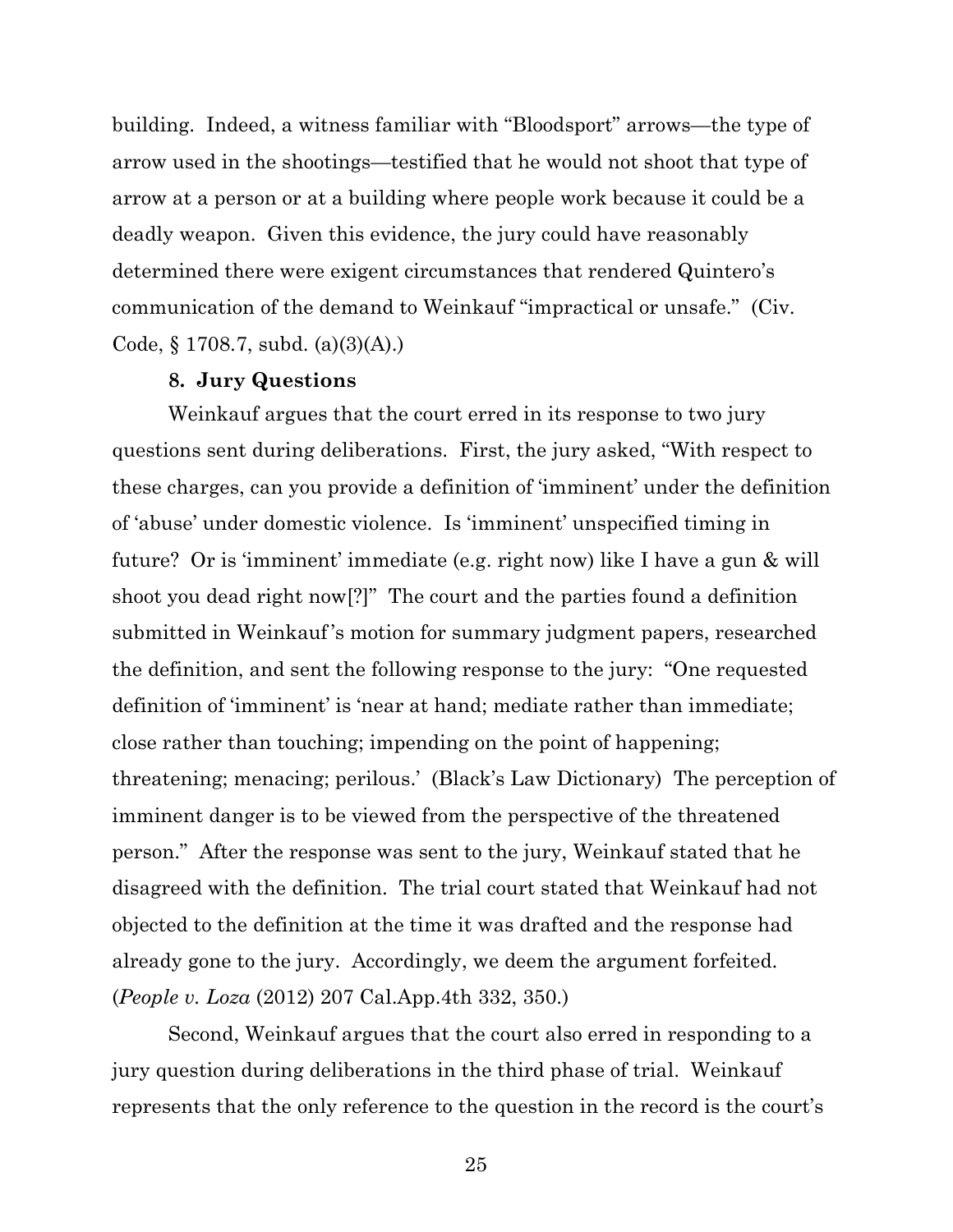minute order indicating a note was received from the jury. The record does not include the question, any associated discussion between the parties and the court, or the response sent to the jury. These omissions render the record inadequate to review Weinkauf's claim. (*Vo v. Las Virgenes Municipal Water Dist.* (2000) 79 Cal.App.4th 440, 447 [appellant has "an affirmative obligation to provide an adequate record so that we may assess whether the trial court abused its discretion"].)

#### **9. Verdict Form**

Weinkauf submitted a special verdict form, but the court rejected it "in favor of the shorter, more concise" general verdict form offered by Quintero. Weinkauf argues that the court erred in refusing his special verdict form. "The trial court has discretion to determine whether or not to request the jury to return special findings in addition to a general verdict, and its decision will not be reversed except upon a showing of abuse of discretion." (*Gherman v. Colburn* (1977) 72 Cal.App.3d 544, 590.) None of Weinkauf's arguments regarding the general verdict form demonstrates an abuse of discretion here. Weinkauf contends it is "impossible to ascertain" whether the jury found each element of Quintero's tort claims had been established, and whether the damages award included lost income or medical costs. The court, however, fully instructed the jury on the elements required for each tort claim. Contrary to Weinkauf's representation, the court also instructed the jury that Quintero was seeking both economic and non-economic damages, and that those economic damages included lost past earnings as well as past and future medical expenses. The court "did not abuse its discretion by not repeating those instructions as questions in the special verdict form." (*J.P. v. Carlsbad Unified School Dist.* (2014) 232 Cal.App.4th 323, 340.)

Weinkauf also contends that the verdict is "inconsistent" because the jury found in favor of Quintero on the domestic violence claim, but in favor of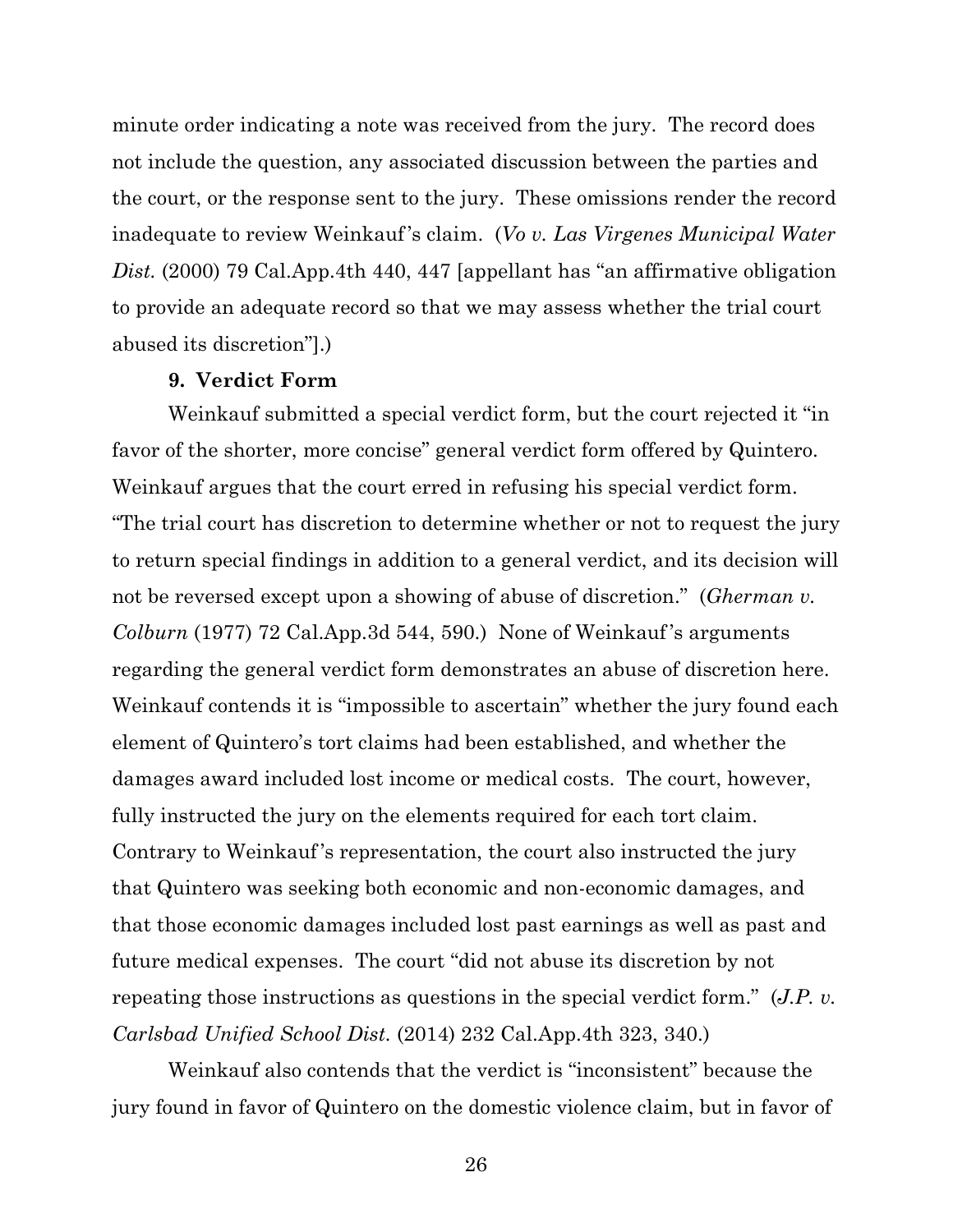Weinkauf on the assault claim, despite the fact that both claims require "apprehension of either immediate or imminent contact." This argument not only mischaracterizes the elements of the domestic violence claim (Pen. Code, § 13700, subd. (b) [defining "abuse" to include intentionally or recklessly causing or attempting to cause bodily injury, *or* placing another in reasonable apprehension of imminent injury]), but ignores the possibility that the jury found in favor of Weinkauf on the assault claim because it concluded Quintero had not established some other element of assault.

#### **10. Second Phase of Trial**

Weinkauf argues that the trial court erred in its determination of his net worth during the second phase of trial. Specifically, Weinkauf contends that the trial court (1) improperly considered the "income tax ramifications" of the compensatory damages award; (2) improperly included the value of his home and adjoining lot, which had been placed in an irrevocable trust; and (3) failed to consider capital gains taxes that would result from a sale of the properties to satisfy the judgment, and improperly instructed the jury on the issue.

First, Weinkauf does not provide any citation to the record to show that the court actually considered any "income tax ramifications," in violation of California Rules of Court, rule 8.204(a)(1)(C). Indeed, the court's calculation explicitly excluded Weinkauf's income. Nor does Weinkauf provide any authority for his argument, in violation of California Rules of Court, rule 8.204(a)(1)(B). Because the argument is not properly presented or sufficiently developed to be cognizable, we must treat it as waived. (*People v. Stanley* (1995) 10 Cal.4th 764, 793.)

Second, the trial court did not err in including Weinkauf's home and lot in its net worth determination. Here, Weinkauf did not dispute that he resided in the home without paying rent, and had used the property as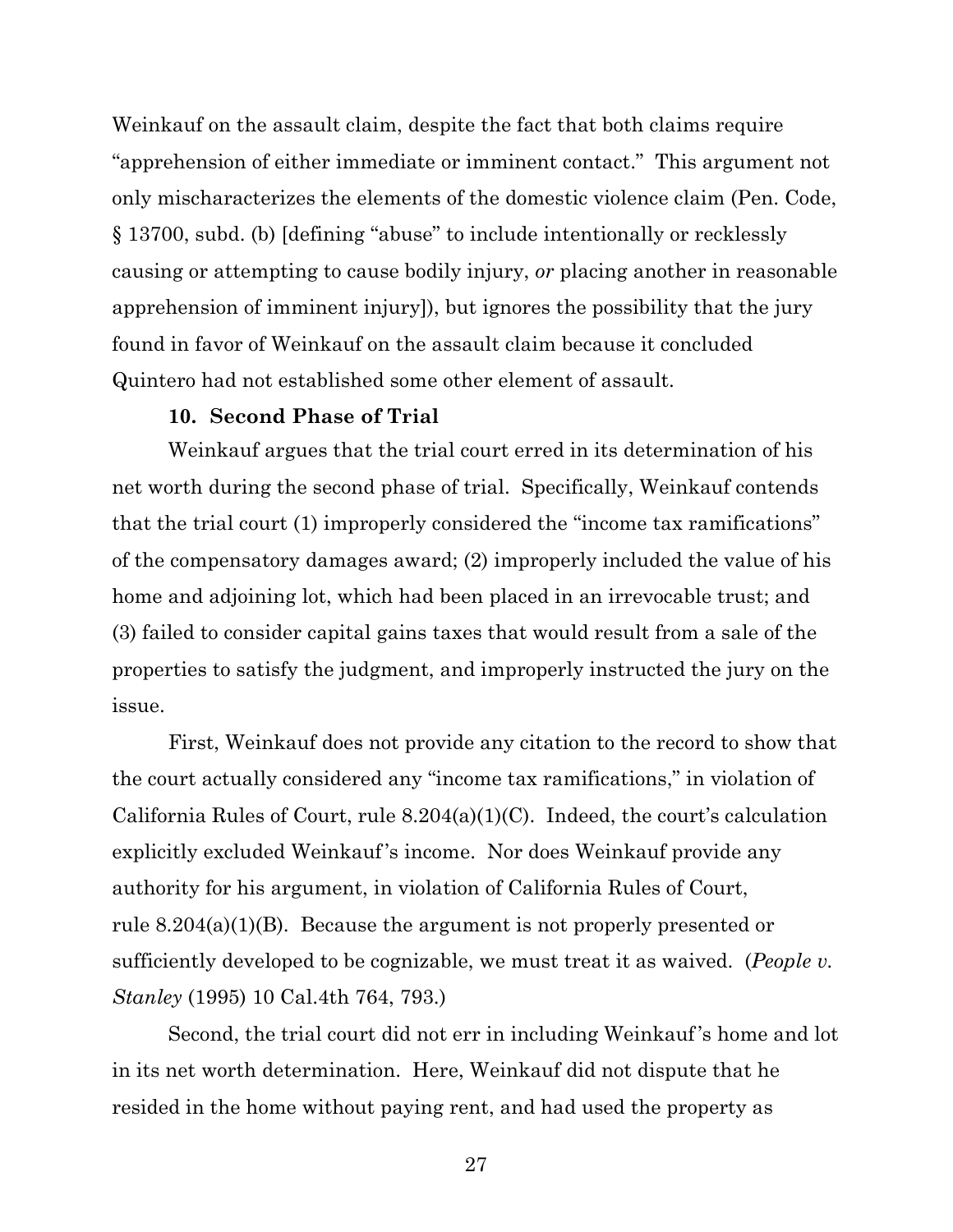collateral to secure his bail in the criminal proceedings. As Weinkauf retained interests in these assets, they can be reached to satisfy a judgment against him. (*Nelson v. California Trust Co.* (1949) 33 Cal.2d 501 ["It is against public policy to permit a man to tie up his property in such a way that he can enjoy it but prevent his creditors from reaching it"]; *McColgan v. Magee, Inc.* (1916) 172 Cal. 182, 186 ["[O]ne cannot by any disposition of his own property put the same or the income thereof beyond the reach of his creditors, so long as he himself retains the right to receive and use it"].) Moreover, Weinkauf did not record deeds placing these properties into the trust until shortly before the trial in this action. Even if that recording perfected the status of the deeds, it was proper to include the properties in Weinkauf's net worth under the doctrine of unclean hands. (See *McDougall v. O'Hara* (1954) 129 Cal.App.2d 12, 14 [recording of declaration of homestead month before entry of judgment did not allow party to quiet title against judgment lien because "[t]o permit him to do so would be to afford him the aid of equity to profit from his own misconduct"].)

Third, Weinkauf offers no authority for his argument that the trial court was required to consider the *possibility* of future capital gains taxes from a sale of Weinkauf's residence. As the trial court observed, "there would be no capital gain recognition on any resale if it was reinvested in another primary residence, but we don't know what would happen with that, whether it would be reinvested in that way." A determination of net worth cannot be based on speculation. (*Adams v. Murakami* (1991) 54 Cal.3d 105, 114; see *Rufo v. Simpson* (2001) 86 Cal.App.4th 573, 620–622.) Weinkauf similarly offers no authority for his argument that the trial court erred in instructing the jury that "if you were to sell your primary residence, that you have 18 months—if you buy another primary residence with those proceeds,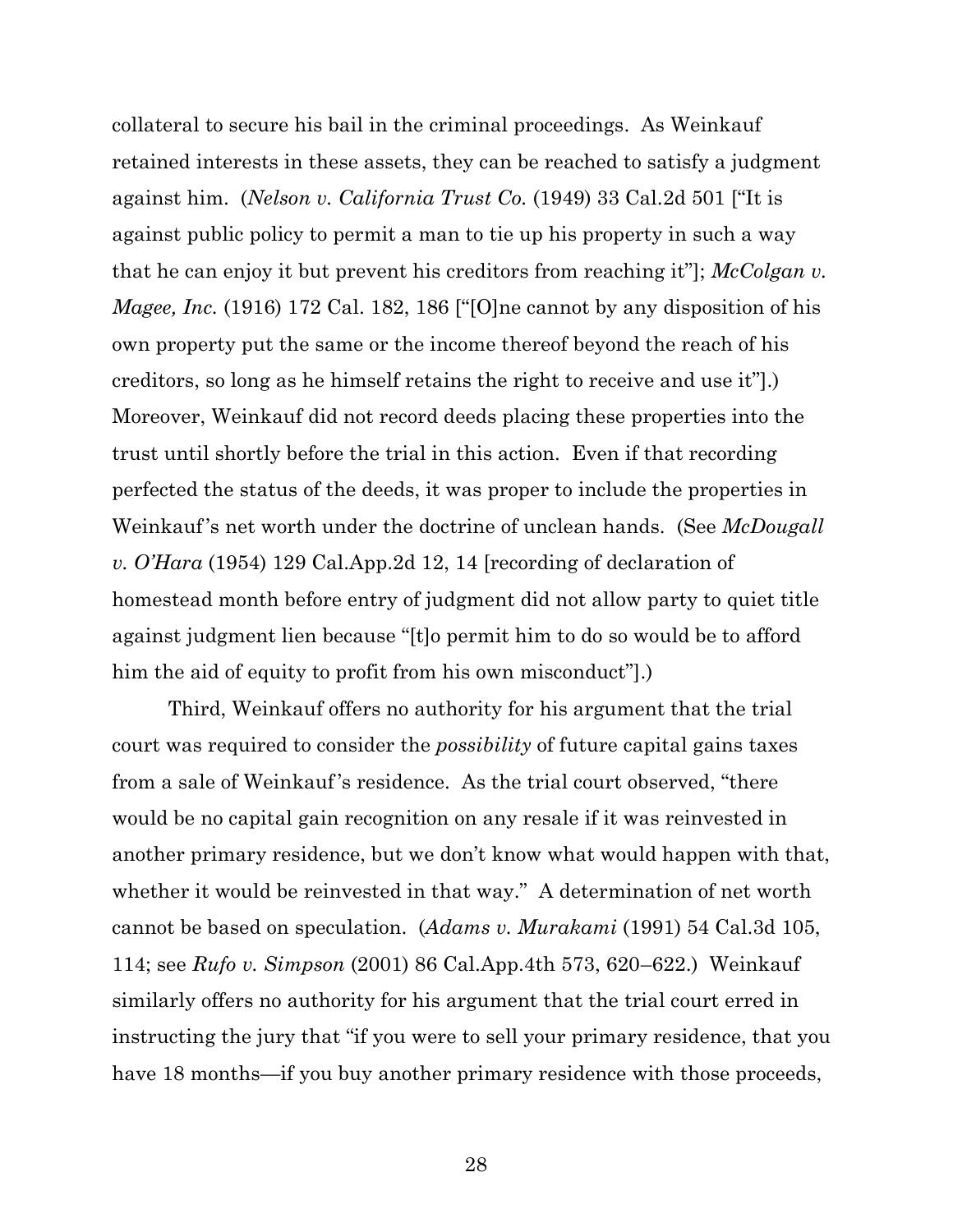you have 18 months to do that, and then there's no capital gains of appreciation of the house that you sold." The instruction correctly stated the law and was relevant to issues developed in the case. (See Rev. & Tax Code, § 121.)

# **D.** *Supplemental Judgment*

Weinkauf argues that if his appeal is successful in reversing the judgment, the supplemental judgment must also be reversed because Quintero would no longer be the "prevailing party" entitled to attorney fees and costs. (Code Civ. Proc., §§ 1021.4, 1032, 1033.5.) Given we affirm the judgment for the reasons described above, we reject this argument.

# **III. DISPOSITION**

The judgment and supplemental judgment are affirmed. Respondent to recover costs on appeal.

STREETER, J.

WE CONCUR:

POLLAK, P. J. ROSS, J.[\\*](#page-28-0)

<span id="page-28-0"></span><sup>\*</sup>Judge of the Superior Court of California, City and County of San Francisco, assigned by the Chief Justice pursuant to article VI, section 6 of the California Constitution.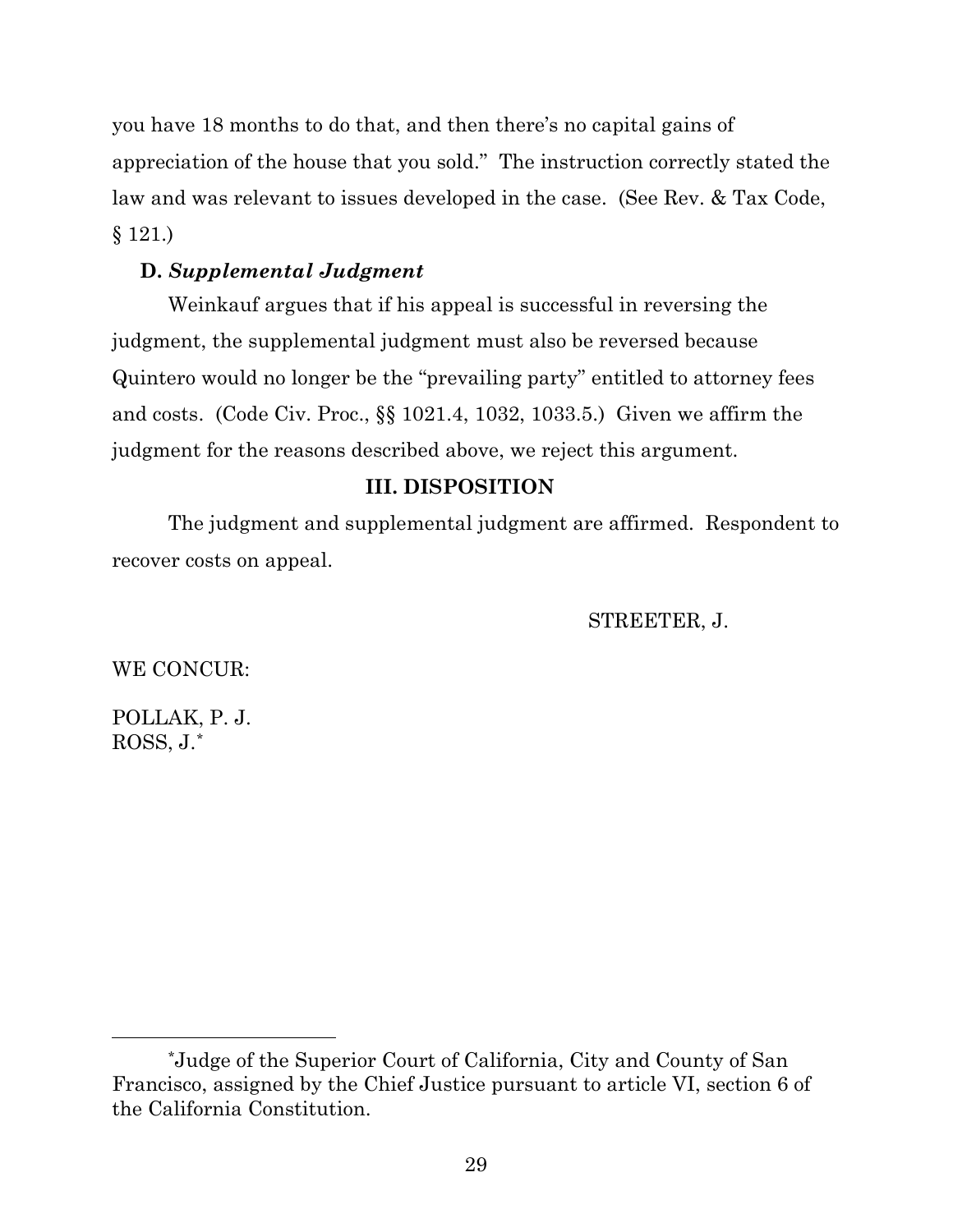# **CERTIFIED FOR PARTIAL PUBLICATION**

# IN THE COURT OF APPEAL OF THE STATE OF CALIFORNIA

## FIRST APPELLATE DISTRICT

## DIVISION FOUR

ADRIANA J. QUINTERO,

Plaintiff and Respondent,

v.

STEVEN A. WEINKAUF,

Defendant and Appellant.

A159812, A162688

(San Mateo County Super. Ct. No. 18-CIV-05383)

**ORDER GRANTING IN PART REQUEST TO CERTIFY OPINION FOR PUBLICATION, MODIFYING OPINION AND DENYING REHEARING; NO CHANGE IN JUDGMENT**

## THE COURT[\\*](#page-29-0):

- The opinion in the above-entitled matter filed on March 3, 2022, was not certified for publication in the Official Reports. The Family Violence Appellate Project has filed a request that the opinion be published. For good cause it now appears that the opinion should be partially published<sup>[3](#page-29-1)</sup> in the Official Reports and it is so ordered.
- The petition for rehearing filed on March 15, 2022, by appellant Steven A. Weinkauf is denied, subject to the following modification of the opinion filed in this appeal on March 3, 2022:

<span id="page-29-0"></span><sup>\*</sup> Pollak, P. J., Streeter, J., Ross, J. (Judge of the Superior Court of California, County of San Francisco, assigned by the Chief Justice pursuant to article VI, section 6 of the California Constitution).

<span id="page-29-1"></span><sup>3</sup> Pursuant to California Rules of Court, rules 8.1105(b) and 8.1110, the opinion filed on March 3, 2022, is certified for publication with the exception of parts II.A.–B., II.C.1.–6., II.C.8.–10., and II.D.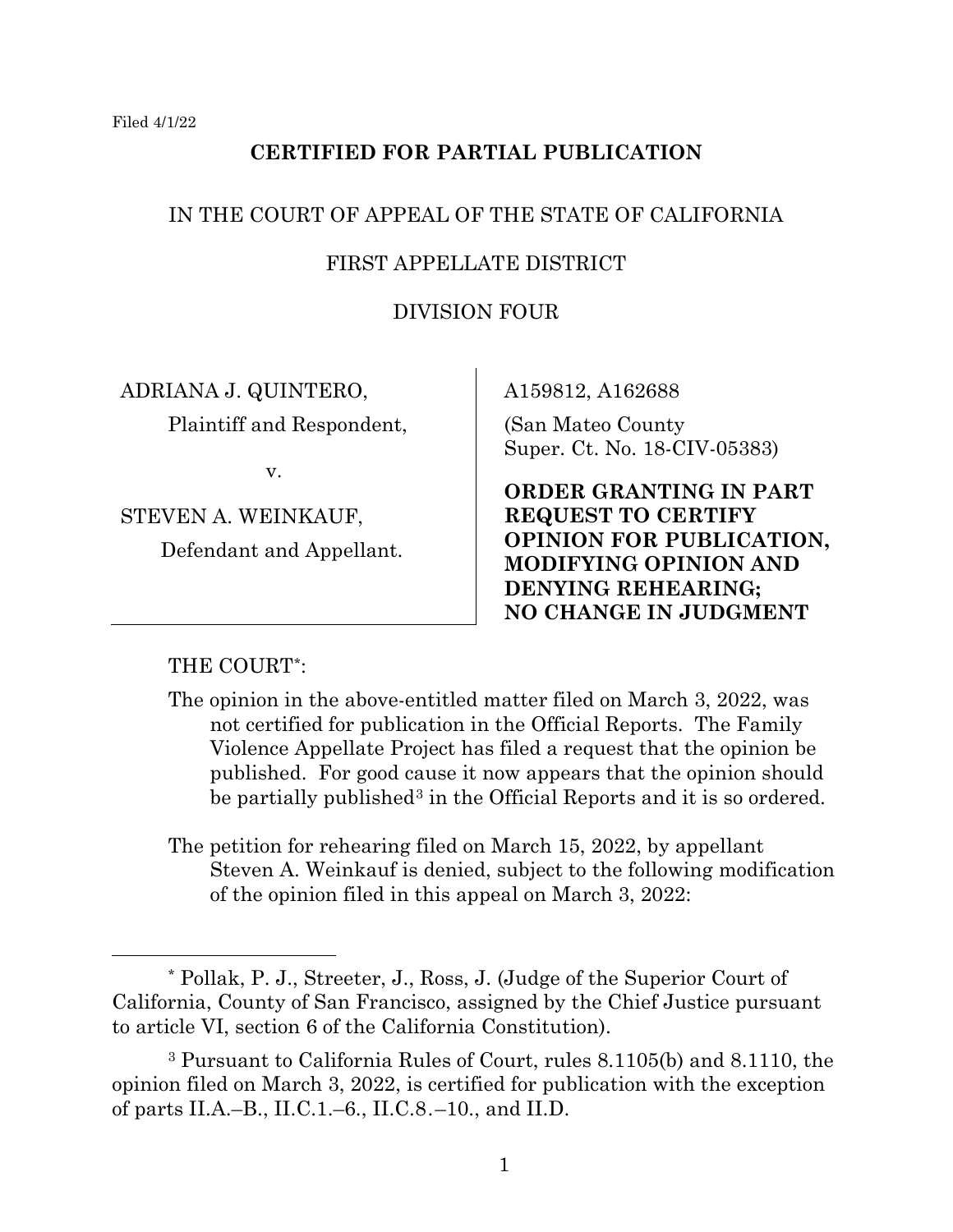1. On page 1, at the end of the second paragraph which concludes, "We affirm." add the following language continuing within the same paragraph:

> We also grant, in part, a request from the Family Violence Appellate Project (FVAP) for publication of the unpublished opinion in this case filed March 3, 2022.

2. On page 20, in the first paragraph under part II.C.3. "Motions on Evidence of Offsets" in the first sentence, item number (3), change the word "minimum" to "mandatory" in the phrase preceding "(MCLE)" so that the passage reads:

> (3) Weinkauf's two affirmative defenses for emotional distress offset, based on Quintero's alleged refusal to return a file of Weinkauf's mandatory continuing legal education (MCLE) records and alleged access of another attorney's probate file without permission.

3. On page 23, in the first paragraph under part II.C.7. "Sufficiency of Evidence" insert the following language immediately before the first sentence which begins, "Weinkauf argues . . ." so that the paragraph begins:

> Our unpublished opinion in this case rejected all of Weinkauf's many claims of error, but we agree with FVAP that our discussion of one of his arguments—his sufficiency of the evidence attack on the stalking verdict—is worthy of publication.

- 4. On page 23, delete the subheading for part II.C.7. ("7. Sufficiency of Evidence") but retain all of the text under that subheading which will comprise the entire published portion under part II. (Discussion).
- 5. On page 29, in the asterisked footnote, delete the words, "City and" so that the footnote reads:

\* Judge of the Superior Court of California, County of San Francisco, assigned by the Chief Justice pursuant to article VI, section 6 of the California Constitution.

The modifications effect no change in the judgment.

Dated: April 1, 2022 STREETER, J.